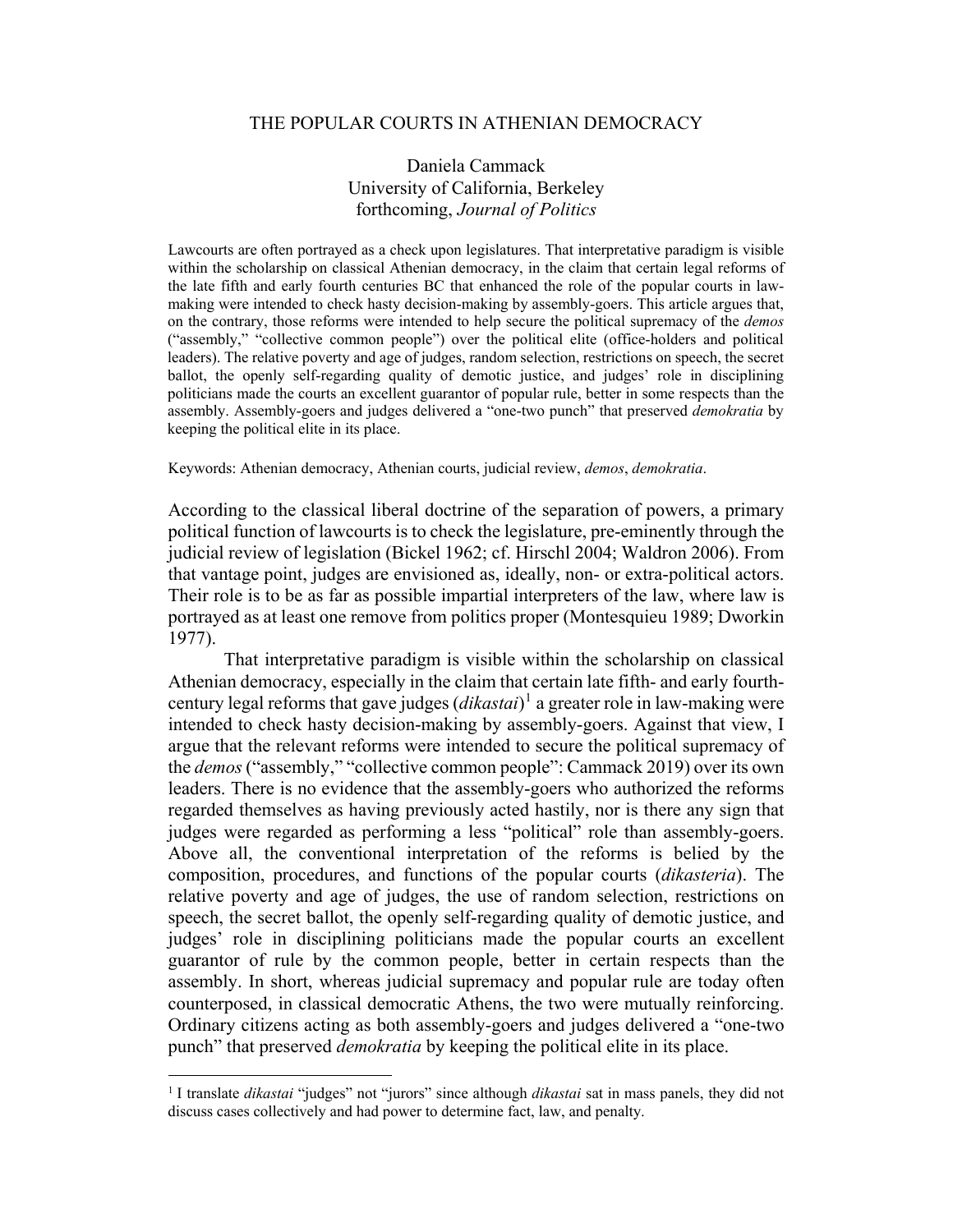In emphasizing the importance of the judicial empowerment of the relatively humble to late fifth-century Athenian democrats, this article consciously interprets *demokratia* as the rule of the mass over the elite as opposed to self-rule or the rule of the whole people over itself. My argument is partly recursive. From the context, we must assume that the reforms passed by ordinary Athenian voters following the *demos*'s victory over a cadre of murderous oligarchs (discussed below) were intended to strengthen *demokratia* as they understood it; and from their actions and other evidence, we must infer that they took *demokratia* to mean the political empowerment of the relatively humble, including through demotic judicial power. Whether that understanding of *demokratia* is or should be compatible with how "democracy" is conceived and practiced today is another question. Either way, Athenian judicial activity, properly understood, has the potential to illuminate modern conceptualizations of democracy, if only by revealing what we are missing.

#### *The "era of legal reform" and its interpretation*

 $\overline{a}$ 

Athens' legal reforms have long been contentious among ancient historians. Although I shall emphasize the widespread scholarly consensus as to the motivation behind them, the details of the reforms and the disputes they have engendered will be sketched first.

To begin, starting in 410 when democracy was restored following a brief coup by an oligarchical council known as the Four Hundred, and continuing in 403/2 when democracy was restored a second time following the oligarchical regime of the Thirty, the Athenians revised, repromulgated, and reinscribed their laws and established a new public legal archive (Andoc. 1.81-89; Lys. 30.2-5; *IG* I 3 104; Ostwald 1986, 414-20, 511-20; Robertson 1990; Rhodes 1991; Sickinger 1999, 93-138; Carawan 2002; Joyce 2008; on the sources, see Canevaro and Harris 2012, 2016-17; Canevaro 2015; Hansen 2015, 2016a; Carawan 2017). Next, around 402/1, the Athenians established a new distinction between a law (*nomos*)—a permanent general rule—and a decree (*psephisma*)—an *ad hoc* enactment of an explicitly lower status than laws. Thenceforth, no decree could trump a law, and if any were found to conflict, the decree would be abolished ([Plat.] *Def*. 415b; Dem. 24.18, 59; Hansen 1983, 2018; Canevaro 2015). Ordinary assemblies would be ablr to pass only decrees and the power to make law was transferred to a new body, the *nomothetai* or "lawmakers" (Dem. 20.89-93, 24.17-38, 149; Hansen 1983, 1985, 2016b, 2016c, 2017, 2019; Rhodes 1985, 2003; Ostwald 1986, 520-4; Piérart 2000; Canevaro 2013, 2015, 2018; Carawan 2016). The identity of the *nomothetai* is controversial, but it is agreed that, either, they were citizens who had taken the judicial oath, or judges played a crucial role in the new process.<sup>[2](#page-1-0)</sup> Finally, the Athenians created an indictment against inexpedient laws, which allowed the

<span id="page-1-0"></span><sup>&</sup>lt;sup>2</sup> On the conventional view, they were several hundred sworn judges who voted their decisions following a "trial" of the proposed law (Hansen 1985; Rhodes 2003; Hansen 2019). Canevaro (2016) argues that they were assembly-goers acting under another name; sworn judges played an important role earlier in the process (cf. Canevaro and Esu 2018; Piérart 2000). Carawan (2020) suggests that they were originally drawn from the ranks of sworn judges, but that over time that requirement fell into disuse. I find Carawan persuasive, but my argument does not depend on his.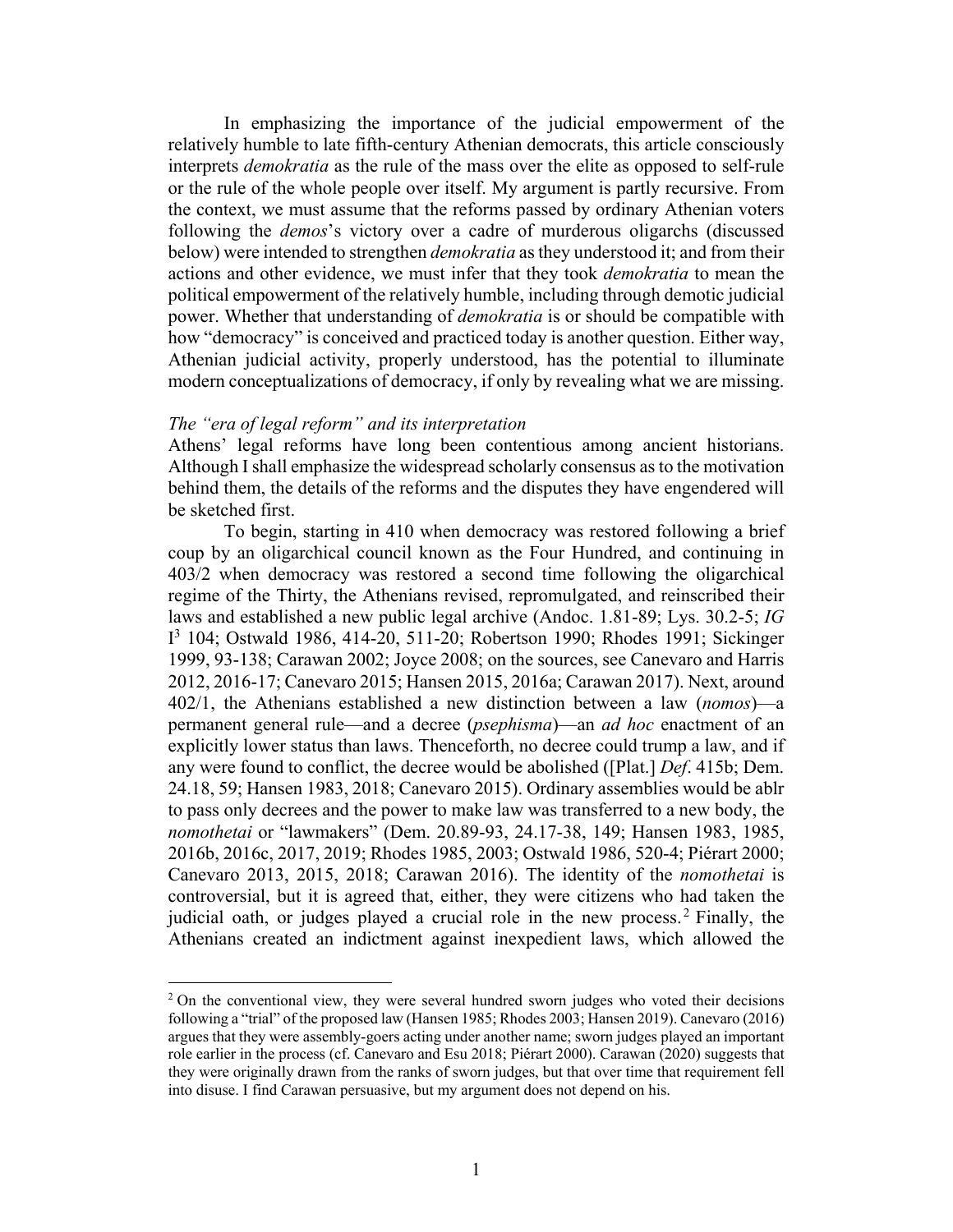proposer of a law to be prosecuted for making a disadvantageous proposal.<sup>[3](#page-2-0)</sup> Cases were heard by ordinary judges and conviction of the defendant abolished the law; if a case was brought within a year of the original vote, the defendant was also liable to a penalty, not excluding the death penalty (Dem. 24.1, 68-71, 108, 138, cf. 139- 141; Hansen 1974, 1985, 350-1). This charge paralleled one established a decade or more earlier, the indictment against illegal proposals, conviction under which led to rescission of the enactment and a fine or, on the third offence, loss of citizenship (Andoc. 1.17, 22; Ostwald 1986, 125-9, 135-6; Hansen 1999, 205-12). After the introduction of the indictment against inexpedient laws, the indictment against illegal proposals was used only against decrees, thus confirming the distinction between (wholly or partly) judge-made laws and assembly-made decrees (Hansen 1983, 171-5).

Accordingly, in the early fourth century, laws and law-making enjoyed a new distinctness in Athens and the "judicial review" of laws and decrees became part of the political landscape (Hansen 1974; Maio 1983; Carawan 2007, cf. 2020; Lanni 2010; cf. Schwartzberg 2013). Several historians have interpreted this as a sea change in the character of Athenian democracy. Hansen argued that everything decided by the Athenian assembly could now be reversed by a court, while nothing decided by a court could be reversed by the assembly (1974, 17). [4](#page-2-1) The fifth-century sovereignty (later "supremacy") of the assembly had given way to that of the courts (Hansen 1974, 15-18; 1990, 239-43; 1999, 150-1, 351-2; 2018, 29-31); [5](#page-2-2) alternatively, the radical democracy of post-Periclean Athens had been replaced by the more moderate (later "modified") system of the age of Demosthenes (Hansen 1974, 59-61; 1990, 226; 1999, 151, 303-4; 2018, 27-29). Similarly, Ostwald (1986, 497-524) interpreted the reforms as a shift "from popular sovereignty to the sovereignty of law," Sealey (1987, 146-8) as a move from democracy to "republicanism and the rule of law," and Eder (1998) as a shift from unlimited popular sovereignty to a constitutional system proper to a mature democracy.

Others disagreed, advancing two important counter-arguments. First, it is argued that whatever the Athenians' intentions had been, the *effects* of the reforms were insignificant. Ober (1989, 22) suggests that Hansen and the rest had fallen into what Finley (1983, 56) had called the "constitutional-law trap," namely the belief that the outward form of institutions tells us much about political practice. As Hansen himself acknowledged, the new legislative procedures were seldom used  $(1974, 47; \text{cf. Finley } 1983, 71; \text{ Rhodes } 1980, 306).$  $(1974, 47; \text{cf. Finley } 1983, 71; \text{ Rhodes } 1980, 306).$  $(1974, 47; \text{cf. Finley } 1983, 71; \text{ Rhodes } 1980, 306).$ <sup>6</sup> Some felt that the Athenians

<span id="page-2-0"></span> $3$  This reform is normally dated to 403/2 but Carawan 2020 defends a later date. The indictment against inexpedient laws may also have had a role in the new legislative process, in being used to abolish contradictory laws prior to a new law being enacted: Canevaro 2016 with Dem. 20.93.

<span id="page-2-1"></span><sup>4</sup> That was an overstatement: as Harris (2016, 80) argues, the assembly habitually overrode the decisions of decisions of judges when it recalled those who had been sent into exile.

<span id="page-2-2"></span><sup>&</sup>lt;sup>5</sup> When "sovereignty" attracted criticism, Hansen switched to using "supremacy" or *kyrios*. This does not much affect his argument (Ober 1996, 120-1; cf. Lane 2016; Hoekstra 2016).

<span id="page-2-3"></span><sup>&</sup>lt;sup>6</sup> We have some sixteen stone *stelai* bearing laws enacted by *nomothetai* (Attic Inscriptions Online, accessed June 11, 2019). More laws are known from references elsewhere (Harris 2013, appendix 5). Against that, we have over 500 fourth-century decrees on stone and some 240 more are mentioned in the literary sources, which suggests that most political business continued to be done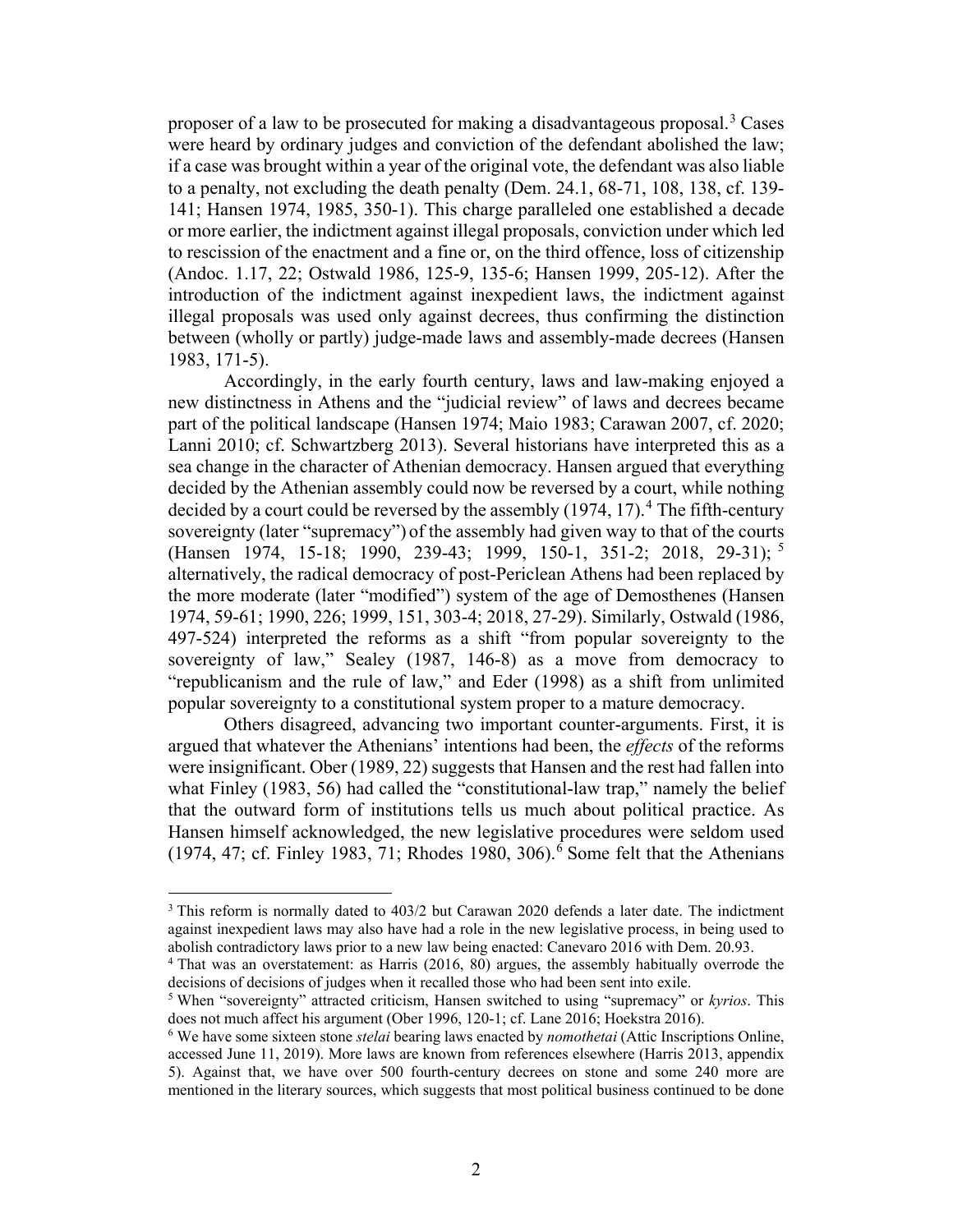had failed to observe the new distinction between laws and decrees (Atkinson 2003; Ostwald 1986, 2; Rhodes 1977, 52; Sinclair 1988, 84). Others suggested that even when the distinction was respected, the assembly had retained the upper hand, since (at least as conventionally reconstructed) it was responsible for convening the *nomothetai* and voting their pay (MacDowell 1978, 49; Sinclair 1988, 84). Still others argued that Athens' judges had interpreted their new powers narrowly (Sundahl 2003, 139) and that the coherence of the new law-code proved unsustainable (Lanni 2006, 142-7; Todd 1993, 57; cf. Canevaro 2013, 159-60).

Second, it is argued that even if the reforms *had* had significant effects, they could not have altered the character of Athenian democracy. Numerous scholars have stressed that judicial panels (including the *nomothetai*, if they were indeed sworn judges) were no less democratic than the assembly. Both represented, or were manifestations of, the Athenian people at large, so shifting tasks from one institution to the other scarcely mattered (Christ 1998, 20-1; Finley 1985, 27, 80, 117-18; Harris 2006, xxi; Ober 1989, 145-7, 1996, 117-20; Ostwald 1986, 34-5, 74; Rhodes 1980, 320-1; Sinclair 1988, 70-1; Todd 1993, 299; MacDowell 1975, 40, 48; cf. Blanshard 2004; Cammack 2021b). Judges formed "committees" of the assembly, enjoying "delegated" powers, or even as the assembly itself "sitting in a judicial capacity" (Gomme 1962, 188; Finley 1985, 116; Forrest 1966, 19, 166; Ober 1989, 96-7; Ostwald 1986, 9-12, 28-35; Rhodes 1972, 168). The language of "radical" and "moderate" democracy is also rejected as anachronistic (Strauss 1991; Boegehold 1996; Millett 2000). More recently, Canevaro and especially Harris (2016) have argued that the Athenians would not have seen a contradiction between democracy and the rule of law. To the contrary, they suggest, the Athenians were always resistant to legal change, and the reforms merely established self-conscious "rules of change" that made their longstanding resistance to tinkering with laws compatible with the practical requirements of an evolving legal order (Canevaro 2015, 2018; cf. Schwartzberg 2004).

These disputes seemingly run deep. Yet a point of agreement remains: the belief that the reforms had been motivated by a wish to put a stop to hasty decisionmaking by assembly-goers. The catastrophic failure of the Athenian invasion of Sicily in 415-13, the irregular trial and execution of six of Athens' ten generals (at the assembly's insistence) after the battle of Arginusae, and—most traumatic—two oligarchical takeovers, both legitimated by a vote of the assembly, were said to have made the Athenians seek a "brake" to "slow down the machine" (Harrison 1955, 35; cf. Bauman 1990, 77; Carey 1994, 173; Farrar 2007, 176; MacDowell 1975, 48; Ostwald 1986, 509-10, 522-4; Sinclair 1988, 84; Sundahl 2003, 127-9, 137; Yunis 1988, 377-8). "Our general impression," wrote MacDowell (1975, 74), "is that after the turmoil of 403, the Athenians … wanted to make it difficult for themselves to introduce changes in the laws." Above all, it is agreed, they wished to prevent "snap votes" and "hasty decisions" (Harrison 1955, 35; Sinclair 1988, 67, 83-4; Bauman 1990, 2, 77-8; Hansen 1999, 307-8, 351; Lanni 2006, 142; Pasquino 2010; Todd 1993, 55; cf. Schwartzberg 2004, 2013). The new measures

by the assembly (Hansen 1999, 156, 167). Similarly, we know of only six cases of the indictment against inexpedient laws (Aeschin. 1.34, Dem. 1.102-7, 20, 24; two at 24.138), as against 35 cases of the indictment against illegal decrees (Hansen 1974, 28-48; 1983, 171-5).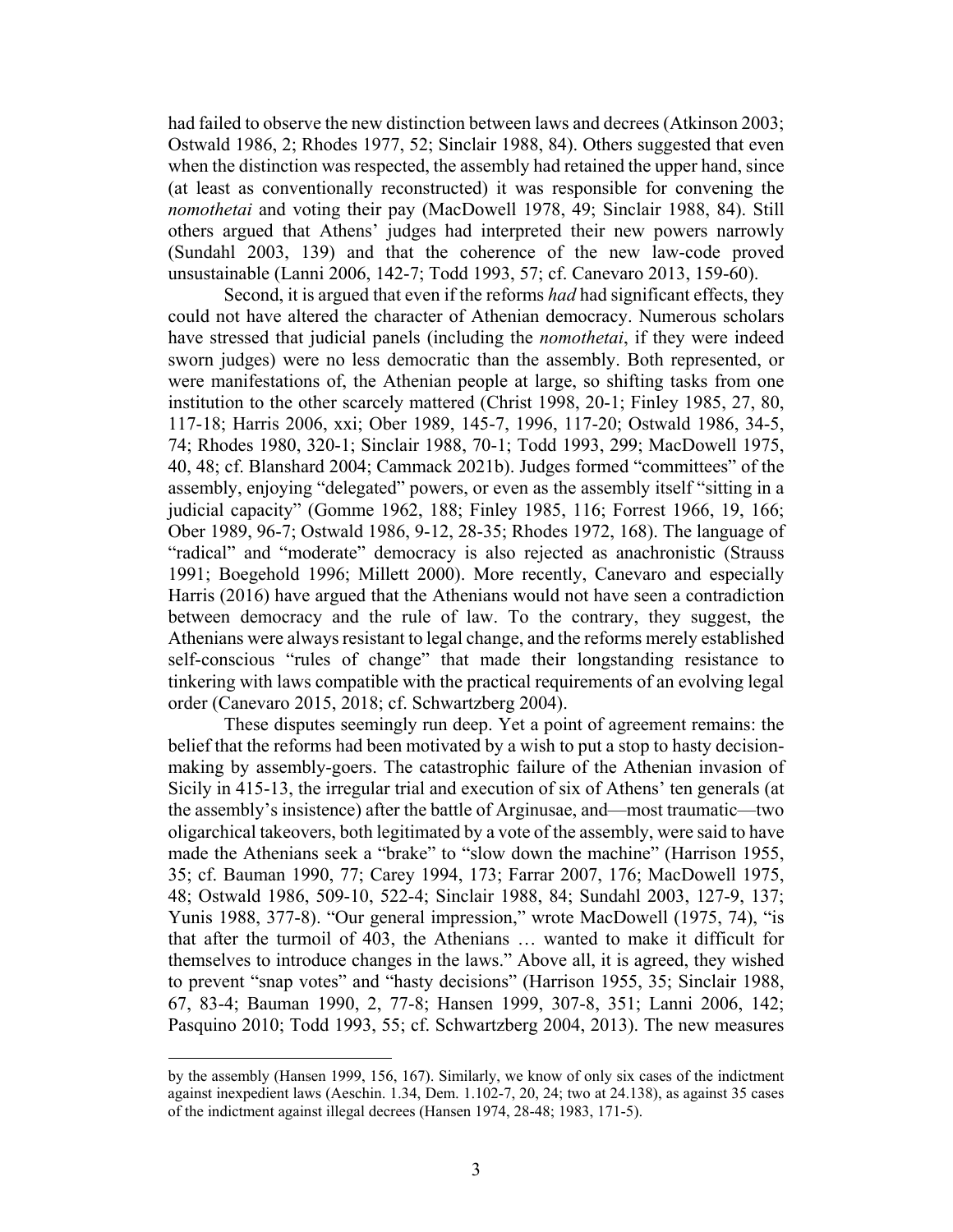offered a "pause for thought" (Todd 1993, 55) and the "opportunity to reconsider a decision they had themselves taken" (Finley 1985, 27, cf. 118), thus counteracting assembly-goers' "unthinking haste and passion" (Finley 1985, 72), "rabid tendencies" (Sundahl 2003, 137), and even "mass psychosis" (Hansen 1974, 50). In Ober's words, the "errors" made by the assembly during the Peloponnesian War had "brought home to the Athenians the dangers of unrestrained exercise of the popular will," so they "enacted constitutional measures aimed at correcting the problem" (1989, 301; cf. Hansen 1999, 303-4). Even Canevaro (2016b), who (as noted) has emphasized the continuity of the Athenians' attachment to the rule of law, argues that the new procedures "helped to protect [the laws] against hasty and ill-considered legal changes" by the *demos*.

These formulations unmistakably echo modern discourse on constitutional and supreme courts, which are often said to limit what democratically empowered legislatures can do. Just as the judicial review of legislation today is interpreted as a check on the potential excesses of untrammelled democracy, where untrammelled democracy is identified with unrestrained rule by the legislature, so has Athenian judicial activity been interpreted as a check on untrammelled democracy, where untrammelled democracy is identified with unrestrained rule by the assembly. The division of labor implied by this schematization is clear: Athenian assembly-goers represented the democratic "self," judges a semi-detached "restraint."

That perspective corresponds to a long-standing tendency to portray the assembly as the heart of Athenian democracy—the "key decision-making body in the Athenian state" (Ober 1989, 7), the "prime democratic body" (Osborne 2010, 27), the "supreme power of the state" (Ehrenberg 1969, 58), "in a very real sense a sovereign body" (Jones 1957 [1980], 3), the "crown" of the political system (Finley 1985, 49-50). As is always rightly stressed, the assembly was not the only democratic body in Athens: the council, courts and offices were also democratically constituted and played vital roles (Hansen 1999, 178-9, 225-6, 247; Sinclair 1988, 17-20; Forrest 1966, 16-20; Cartledge et al 1990). Yet, although it has sometimes been argued that other institutions were more *powerful* than the assembly—the courts (Hansen 1974, 1990) or the council (Gomme 1962, 177-93; Ehrenberg 1969, 56; Rhodes 1972, 64-81, 213-23; de Laix 1973, 192-4; Sinclair 1988, 84-8)—it has not been argued that another institution was in some respects more "demotic," that is, more likely to favour the *demos* (*qua* collective common people) over the elite and thus more integral to popular rule.<sup>[7](#page-4-0)</sup> None the less, some such argument is attractive, because—as Blanshard (2004, 29) and Schwartzberg (2013, 1062) rightly note—there is no evidence that classical Athenians regarded judicial activity as a restraint on ordinary citizens. To the contrary, ancient authors consistently portray Athenian judges as champions of the interests of ordinary citizens against the political leaders who often sought to dominate them.

## *Counter-indications from the ancient sources*

<span id="page-4-0"></span><sup>7</sup> On the distinction between "demotic" (*demotikos*, "on the side of the *demos*," a well-attested term, normally translated "democratic") and "democratic" (*demokratikos*, "characteristic of *demokratia*," attested only three times outside Plato and Aristotle), see Cammack 2019.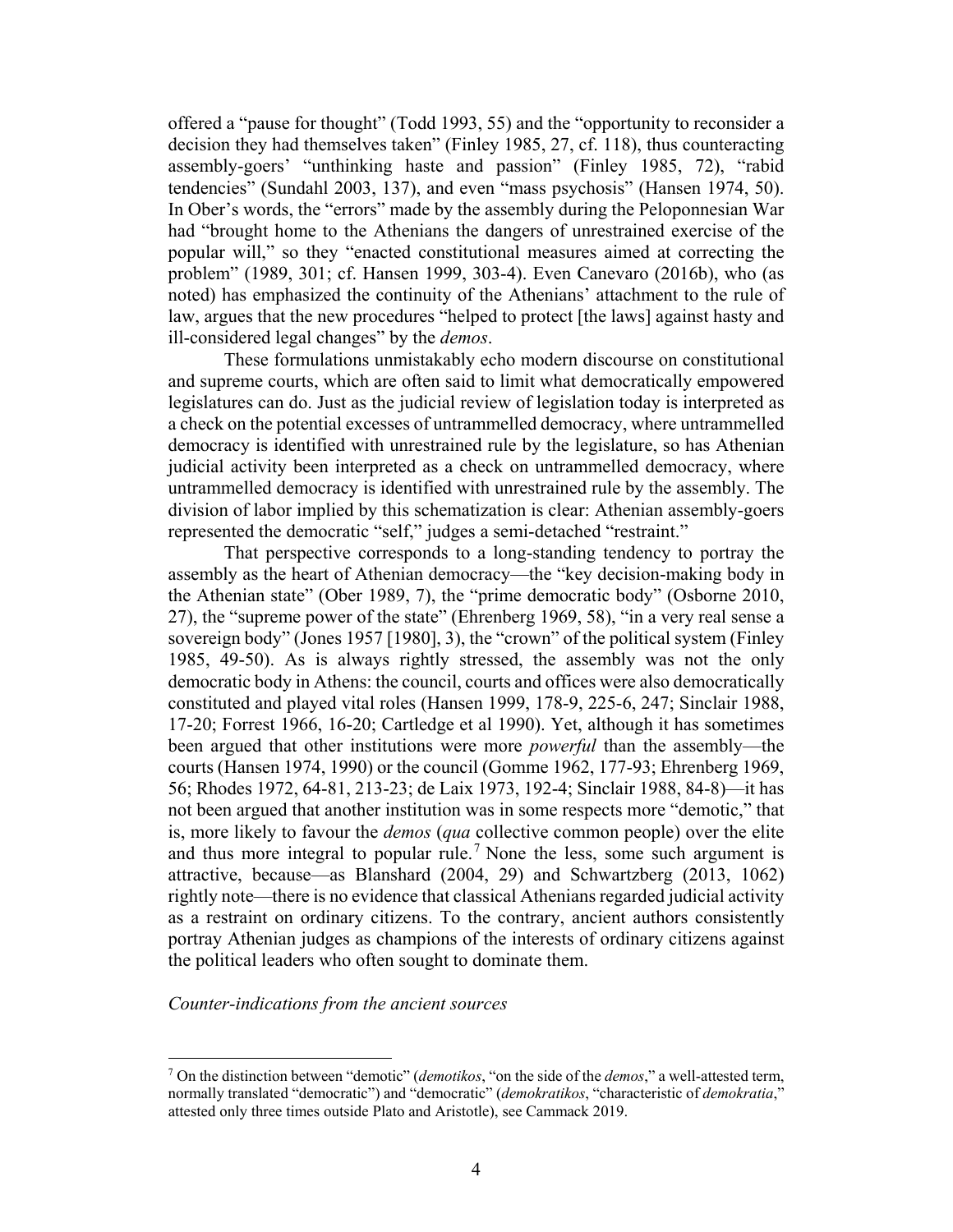Intuitive as the conventional explanation of Athens' legal reforms may seem, it is not supported by the evidence. To begin, there is no sign that assembly-goers blamed themselves for the vicissitudes of the period immediately preceding the reforms. On the contrary, as Ober (1989, 156-170) and Hansen (1990, 350) argue, it was a basic tenet of Athenian democratic ideology that the *demos* was always right and that any fault, if things went wrong, lay not with voters but with the speakers who had misled them. As the celebrated democratic orator Demosthenes noted in 352, all political meetings, including trials, began with a prayer and a curse—the latter pronounced "not upon those who [may be] misled, but upon whoever makes a misleading speech to the council, assembly, or court" (23.97). When that precaution failed, the Athenian solution was not to restrain the voters but to punish the speakers. "You have often been deceived into passing decrees," Demosthenes argued in 354. "Shall we then make a law that the council shall not preconsult nor the assembly vote on anything? Not in my opinion; for we ought not to be deprived of our rights where we have been misled, but be taught how not to be thus persuaded, and we ought to make a law, not to strip us of our own authority, but to punish those who mislead us" (20.3-4; cf. Ps. Xen. *Ath. Pol.* 2.17, Thuc. 2.59- 60, Aristot. *Ath. Pol.* 28.3).

That attitude of blame for those who played the public false and exoneration for those who were persuaded appears in several sources on the late fifth century. Thucydides remarked that when the Athenians heard of the failure of the Sicilian expedition in 413, they were furious with the orators who had supported the voyage, "as if they had not decreed it themselves" (8.1). After the oligarchical coup of 411, assembly-goers passed the decree of Demophantos, directing that anyone who thenceforth attempted to suppress democracy could be killed on sight (Lycurg. 1.124-7; Andoc. 1.96-9[8](#page-5-0); cf. Thuc. 8.86; Shear 2011).<sup>8</sup> In 406, when the Athenians regretted the irregular trial and executions of the six Arginusae generals, they did not blame themselves but "voted that complaints be brought against any who had deceived the assembly," and so isolated one man who had assisted in the proceedings that he starved to death (Xen. *Hell*. 1.7.35). As for the 404 coup, in which thirty political leaders elected to a position of trust murdered scores of citizens and triggered a civil war, the sources are unanimous in condemning no one but the Thirty themselves. In both cases, the assembly was said to have been forced by fear and deceit to vote against its wishes, not to have erred (Andoc. 2.27; Aeschin. 2.176; Lys. 12.72-75, 90; Aristot. *Ath. Pol.* 29.1, 34.3), and those who cooperated with the Thirty were deemed unsuitable for public office for years afterwards (Lys. 26.9). Xenophon—no democrat—painted a damning picture of the hubris of the Thirty by contrast with the righteousness, courage, and intelligence of the resurgent *demos* (*Hell*. 2.4.40-42). Altogether, there is no indication that Athenian assembly-goers, fresh from victory over their oligarchical enemies, would have been anything other than affronted by modern scholars' supposition that they

<span id="page-5-0"></span><sup>&</sup>lt;sup>8</sup> The authenticity of this document is denied by Canevaro and Harris 2012, Harris 2013-14; cf. Sommerstein 2014, Hansen 2015, 898-901, and Carawan 2017. Following Carawan, I suppose that although this was not the "authentic" document read aloud at the trial, it nonetheless contains valuable information about the original decree, given the likely path of transmission.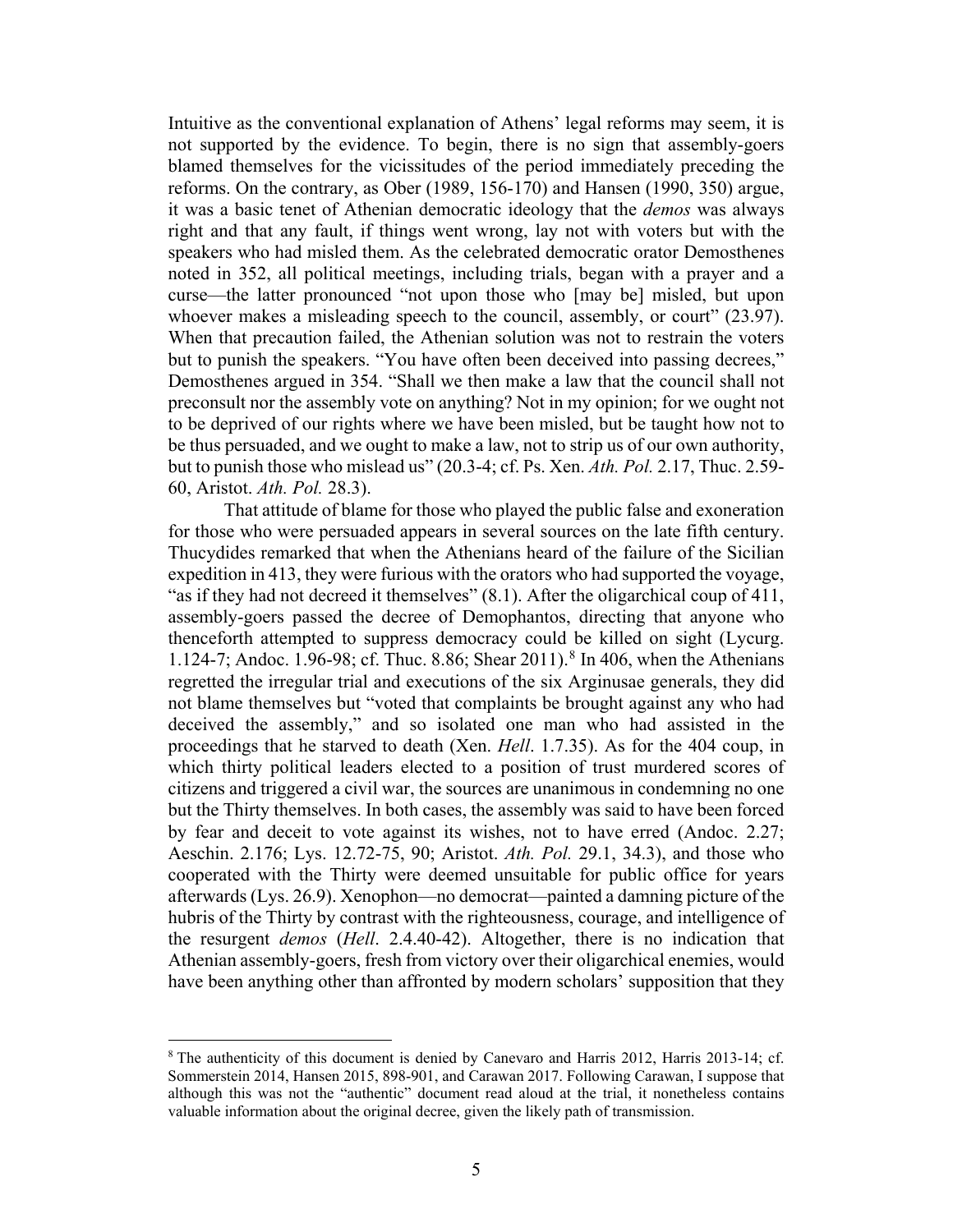took *themselves*, rather than the oligarchs, to have been in need of greater selfrestraint (*pace* Eder 1998; Taylor 2002).

Another reason to be skeptical of the conventional explanation of Athens' legal reforms is that ancient Greek authors consistently represented judicial activity and decision-making in the assembly as equally "political" activities. In Book 3 of the *Politics*, Aristotle explicitly defined a citizen (*polites*) as one who has the right to share in deliberative and judicial office (1275b20). The same stance was revealed when he portrayed deciding what is advantageous (*sympheron*) and deciding what is just (*dikaion*) as the two pre-eminent political tasks, the first performed by assembly-goers and the second by judges (*Rhet.* 1358b-59a; cf. 1354a, *Nic. Eth.* 1141b30, Ps. Xen. 1.13; Mirhady 2006). Elsewhere, deciding justice was represented as the supreme political function. In the *Iliad*, judicial activity is depicted as emblematic of a community at peace (18.491-509); the primary task of princes in Hesiod's *Works and Days* is to dispense justice (225-9); Herodotus attributed Deioces' rise to power wholly to his standing as a judge (1.96-7); Aeschylus tied political stability specifically to judicial institutions (*Eum*. 433-5, 484, 490-565, 681-710); Aristotle called *dike*, "the decision of what is just," "the backbone (*taxis*) of the political community" (*Pol*. 1253b25); and Cleanthes defined the *polis* as "a habitation where people seek refuge for the purposes of the administration of justice" (Stob. *Flor*. 2.7.iii).

Judicial activity was represented as especially significant in democracies, above all in Athens. Aristotle actually identified Athens' popular courts—*not* the assembly—as the demotic (*demotikos*) element in the sixth-century regime of Solon, by comparison with the aristocratic elected offices and oligarchic Areopagos council (*Pol*. 1273b36-40; cf. Hansen 2013). Specifically, he argued that Solon "had given the *demos* political standing by constituting the courts from everyone" and "was said to have dissolved the power of the other bodies by making the courts, which were selected by lot, all-powerful" (*Pol*. 1273b36-74a23; cf. 1305b20-40). Aristotle portrayed Ephialtes' and Pericles' use of the courts to dock the power of the Areopagos council around 462 as another watershed in the history of the democracy (*Pol*. 1274a5-22; cf. Aristot. *Ath. Pol*. 9.1, 25-6, 27.2-28). Similarly, the *Constitution of the Athenians* written at Aristotle's school argued that of the three reforms of Solon said to have most advanced the power of the *demos*, the most important was the right of appeal to a popular court, because "when the *demos* is master of the *psephos*"—that is, the ballot used almost exclusively in the courts— "it is master of the political system" (9.1; cf. 10.1, 25.2, 27.4, 29.4, 35, 45.2, 63-8). This author also claimed that since 403 the Athenian *demos* had been "continually increasing the power of the multitude (*plethos*)" (41.2), an assertion judged "mistaken" by the foremost commentator on that text (Rhodes 1993, 488; 2002, 18, 85; 2010, 67), but which looks plausible if the various transfers of power to judges mentioned in that text are interpreted as democratizing moves (Aristot. *Ath. Pol.* 45.1, 3, 49.3, 53.1, 55.3-4, cf. 41.2; Aeschin. 2.177; Lycurg. 1.124-7). Moreover, anti-democrats appear to have agreed in regarding demotic judicial power as a main prop of *demokratia*. The only item on the assembly's agenda during the 411 coup was the suspension of the rights of citizens to impeach speakers and to prosecute them for making illegal proposals. The Thirty, in 404, also rescinded these powers,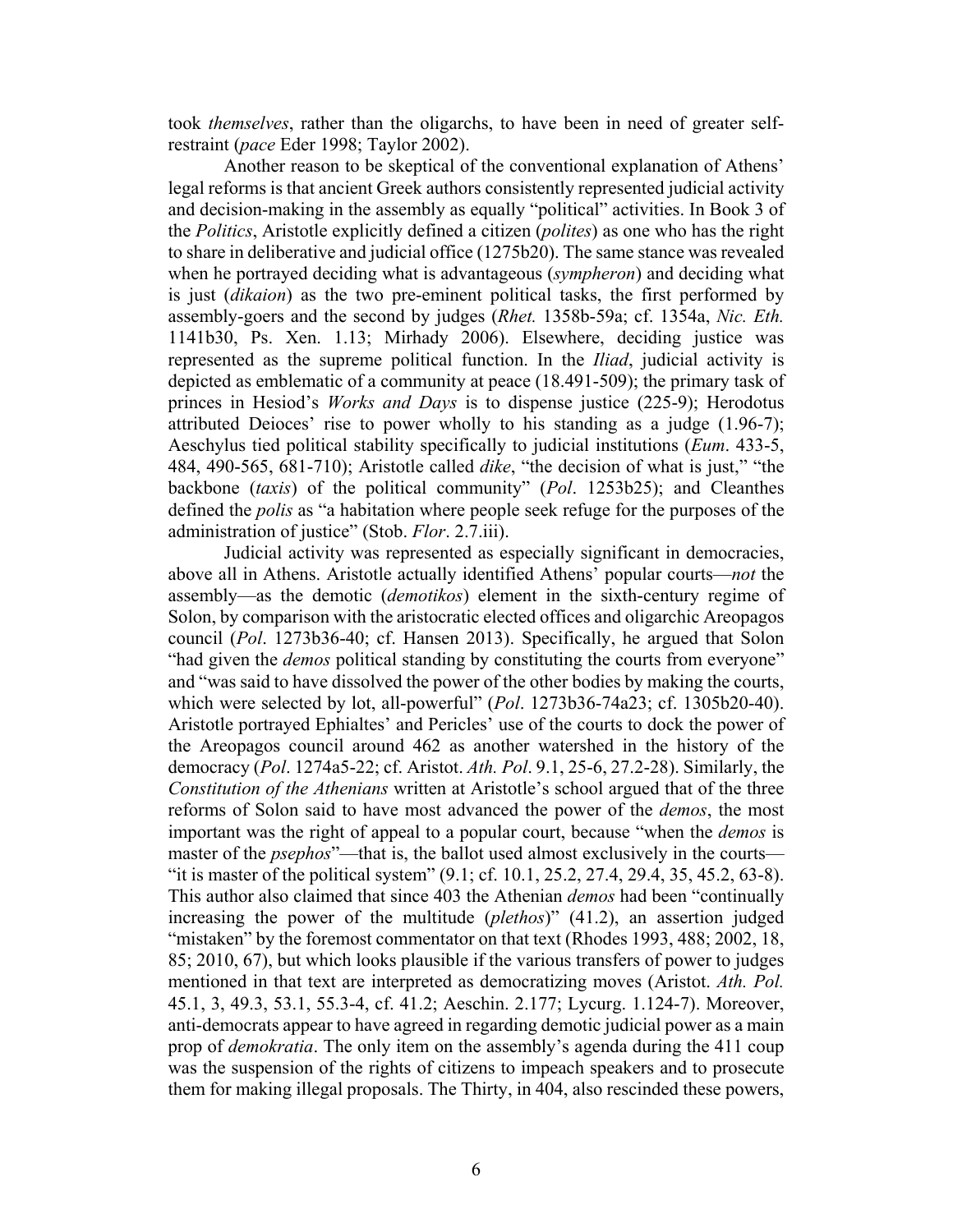as did Antipater, the Macedonian regent, in 322 (Aristot. *Ath. Pol*. 29.4, 35; cf. Aeschin. 3.5, 191, 196, 234; Dem. 24.154, 58.34; Boegehold 1995, 41; Brock 1988, 136-8; Hansen 1974, 55; Hansen 1975, 17).

The democratic significance of Athens' judges was also emphasized by fourth-century orators (as noted by Harris 2016). Lycurgus (1.4) argued that the three main bulwarks of *demokratia* in Athens were the legal system, the vote of the judges, and the procedures by which wrongdoers were handed over to them. Aeschines (3.7) called judges democracy's "guards," and Demosthenes (21.222-5) argued that it was only the control of the laws by judges that protected the *demos* from the depredations of the elite (cf. Lycurg. 1.4, 138, Aeschin. 1.4-5, 3.6, 23, Dem. 7.7, 24.2, 24.37, 152, 57.56; Din. 3.15). An anonymous assembly speaker complained that certain phrases had "passed into your common speech," namely "in the courts lies your salvation" and "it is the ballot (*psephos*) that must protect the *polis*"—again, the ballot that was, at this point, strongly associated with the courts (Dem. 13.16).

A couple of generations earlier, Thucydides had portrayed Athenians as highly litigious (1.77), while the Athenians' passion for judging, especially if they were old and poor, supplied the plot of Aristophanes' *Wasps* and formed a running joke in several other plays (e.g. *Kn*. 1315, *Cl*. 206-8, *Peace* 500-5, *Birds* 36-41, 109; cf. Todd 1993, 147-9). Aristophanes used judicial analogies to exemplify the power of ordinary citizens, as in "I'll put a stop to your yelling!/You're not judging now, you know!" (*Lys*. 379-80; cf. *Eccl.* 460). The *Constitution of the Athenians* attributed to Xenophon also insisted that the courts could not be altered without materially weakening the *demos*'s control of the political system (Ps. Xen. *Ath. Pol*. 3.2-9; cf. 1.16-18). Another striking witness to the democratic significance of the courts is Plato. It is very suggestive that in his work, when the judgment and capacities of "the many" (*hoi polloi*) are criticized, the institutional context is more often than not the courts (e.g. *Theaet.* 173c, *Gorg*. 452e, 454b-e, 455ª, *Rep*. 553ª-b, 565b-e; Cammack 2015).

Some of these authors have been deemed unreliable in this context. The philosophers, historians, and Aristophanes are often discounted on the topic of democracy, since they did not support it (Jones 1957 [1980], 41-2; Finley 1985, 28; Hansen 1983, 150-3; Hansen 2010, 505-7). The orators are dismissed on other grounds. Since most extant speeches were written for trials, the claim that judges played an especially important role in *demokratia* has been read as flattery (cf. Hansen 1974, 18; Todd 1993, 150-78). But clever critics and satirists are likely to offer salient criticisms, since their bite is dulled the further they stray from the realm of the plausible. Flattery, too, fails if it is wholly implausible (cf. Cohen 1990, 2002), Moreover, as Hansen has stressed, extant assembly speeches, where one might expect to find flattery in equal measure, contain no equivalent claims (1974, 18). Altogether, I see no reason to discount the tendency of the above evidence. Contemporaries did not expect Athenian judges to check the activities of assemblygoers. On the contrary, they were regarded as deeply involved in demotic rule.

The composition, procedures, and functions of the Athenian courts, especially as compared with those of the assembly, reveal ample grounds why that should have been the case. To be sure, demotic control of policy-making and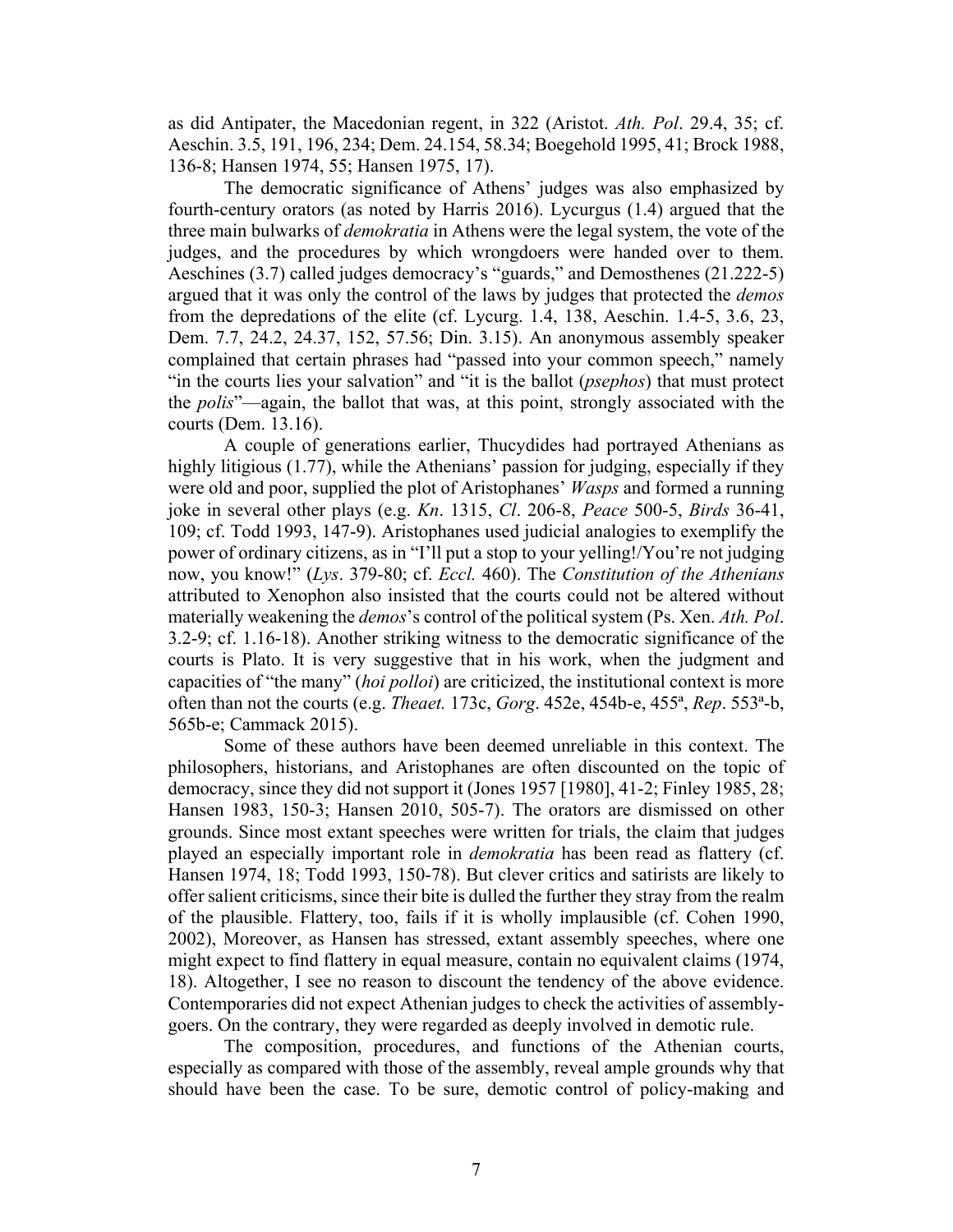judicial activity were *both* crucial to classical Athenian democracy. As the author of the Aristotelian *Constitution of the Athenians* observed, the fourth-century *demos* ruled through both decrees and popular courts (41.2). Nonetheless, as we shall now see, in the immediate aftermath of the coups, there were good reasons why pro-democratic Athenians should have thought it prudent to give the popular courts the upper hand.

#### *Composition*

The Athenian assembly was an open meeting (*ekklesia*) held some forty times per year on the Pnyx, a hillside ten minutes' walk from the *agora* at the center of the city. All males over eighteen (or perhaps twenty) who had taken the citizenship oath were eligible to attend (Aristot. *Ath. Pol*. 41.2), although in the late fifth century, according to the most widely cited estimates, the space could only accommodate some 6000-8000 out of around 30,000 citizens (Hansen 1999, 90-4, but cf. Stanton 1996). However, there were no other limitations on entry. Those who wished to take part simply had to arrive at dawn and find themselves a space. Equally, until the 390s, there was no pecuniary incentive to attend. At that point, payment was introduced at a rate of one, two and then three obols per meeting, reaching six for a regular meeting and nine for the main assembly of the month by the 330s (Hansen 1999; cf. Markle 1985, Todd 1990).

Judicial panels were organized quite differently. Judges had to be over thirty years old and to have sworn the judicial oath (Fränkel 1878; Carawan 2020). Any day a sworn citizen wished to judge a trial, he had to arrive at dawn at the gates of the courts, hand in his official name-plate, and submit to the sortition process (Kroll 1972; Hansen 1999, 186-7). For much of the fifth century, judges seem to have been assigned to a single panel for the entire year, but at some point, perhaps around 409, they began to be allotted to a different panel each day and to a specific seat within the court-room (Boegehold 1984; 1995, 22, 31-2). By the late 330s, the selection and case-assignation process involved nine rounds of sortition (Boegehold 1995, 21-42; Farrar 2010; Dow 1939; Bers 2000; Mirhady and Schwartz 2011; Carawan 2016). Panels of 200 judges or multiples thereof heard private charges (*dikai*), while panels of 500 or multiples thereof heard public charges (*graphai*) (Boegehold 1995, 24; Todd 1993, 99-112). Assuming a need for some 1500 judges whenever the courts were in session (some 225 days per year), something like 2500 citizens will have had to turn up on any given morning to ensure that each panel had the requisite number of judges (Mirhady and Schwartz 2011). An essential incentive was the judicial stipend, introduced at two obols by the great popular leader, Pericles, around 450 (Aristot. *Ath. Pol*. 27). Cleon, another popular champion, got it increased to three in 425, roughly equivalent to a day's low-paid labour (no trial lasted more than a day) (Markle 1985; Todd 1990, 153-4, 1993; Hansen 1999). That was apparently adequate to fill the courtrooms and it remained at that level.

One may assume that the greater size of the assembly will automatically have made it seem a better vehicle of the wishes of ordinary citizens, but it is not certain that assembly-goers in this period thought that way. Strikingly, one early fourth-century writer remarked that in ostracisms, when all citizens were entitled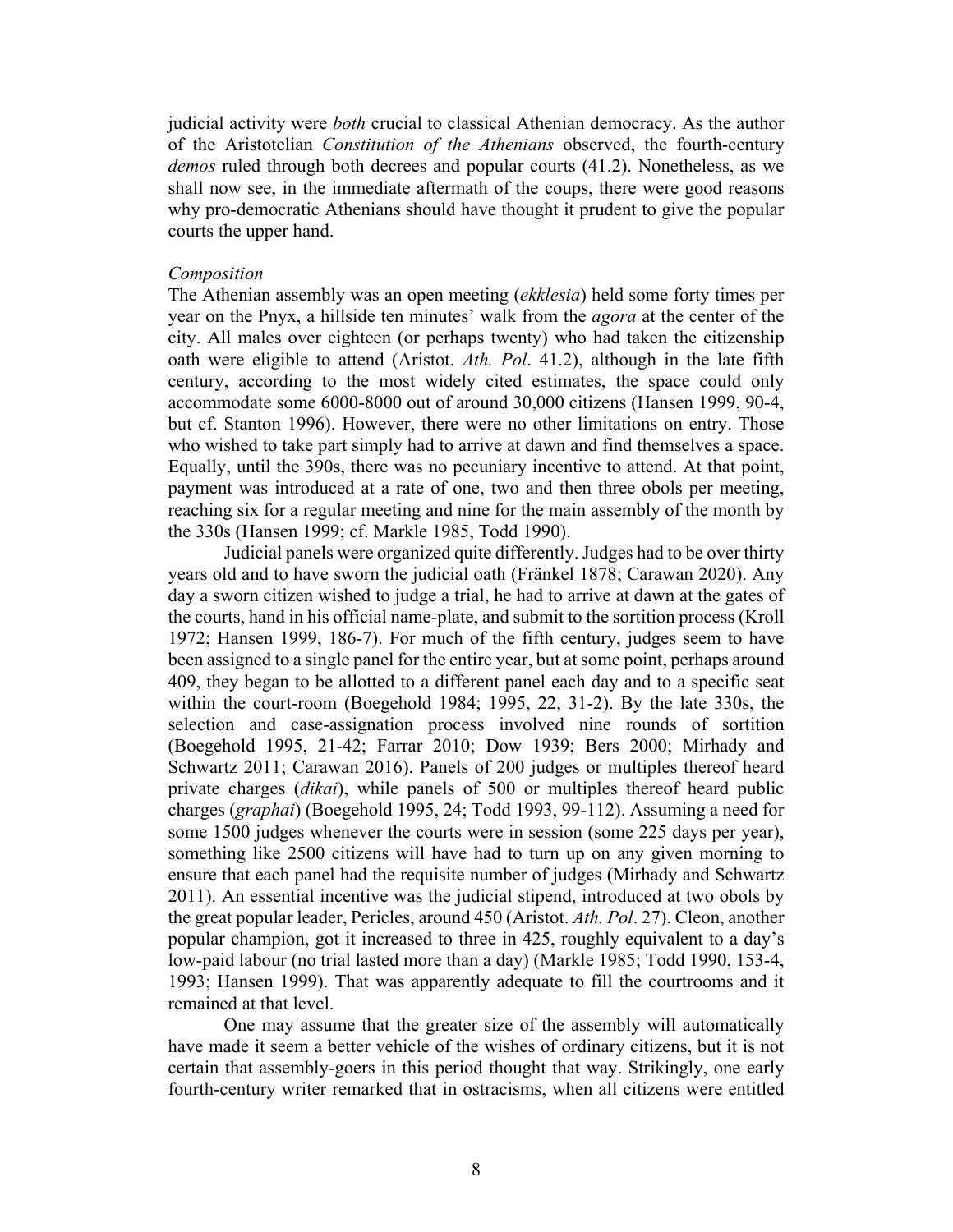to vote, "those who have political associates and confederates have an advantage over the rest, because the judges are not appointed by lot as in courts of law" ([Andoc.] 4.4, tr. Maidment; cf. Connor 1971, 82-3). On that view, the size of the decision-making body was less important than its construction, and here two points stand out.

One is the social make-up of the assembly and courts. As far as we can tell, the assembly attracted a relatively broad mix of citizens. Among fourth-century sources, Xenophon's Socrates mentions "fullers, shoemakers, builders, smiths, farmers, merchants, and profiteers" (*Mem*. 3.7.6), Plato's Socrates suggests that a speaker might be "a blacksmith, shoemaker, merchant, sea-captain, rich, poor, of noble family or low-born" (*Prot*. 319d), and Theophrastus sketched an oligarch "ashamed" to find himself sitting next to a "scrawny, unwashed type" (*Char*. 26.2, tr. Rusten). Closer to our period, Aristophanes' assemblyman Dikaiopolis is a farmer living in the city for the duration of the war (*Ach*. 34-7), while his "Demos of Pnyx Hill" in *Knights* (420) is a grumpy, half-deaf old countryman (40-3; cf. Lys. 28.3, 29.9; Isoc. 8.130, 15.152; Dem. 24.123. Jones 1980, 36, 109; Sinclair 1988, 124-5; Hansen 1999, 126-7; Todd 1990, 170-3).

Judges skewed older, since they had to be over thirty. This is significant given that young men were often represented as unreliable, emotionally immature, and—most importantly—a core constituency of support for oligarchy (Hom. *Il*. 3.107-10; Eur. *Supp*. 230-7; Thuc. 6.28, 8.65; Xen. *Hell*. 2.3.23; Aristot. *Nic. Eth.* 1128b15-20; Hyp. 5, col. 21; Hansen 1974, 50, and 1999, 185-86; Strauss 1993). Judges were also commonly represented as skewing poorer (*pace* Jones 1980, 36- 7; Ober 1989, 142-4; Todd 1990). The poverty of judges is a running joke in Aristophanes, particularly *Wasps*, where the chorus-leader is depicted as unable to provide anything other than knucklebones as a toy for his son and claims the family will be unable to eat if he cannot judge (251-2, 290-315; cf. *Kn*. 255-7, 797-8, 804, 1089, *Plut*. 27, Ps. Xen. *Ath. Pol*. 1.18; Isoc. 7.54; Dem. 21.182, 24.123, 29.22; Aeschin. 1.88). Aristophanes surely exaggerated for comic effect, but the fact that judges were paid—unlike assembly-goers until 390—makes it likely that this was a caricature, not sheer fiction. The stipend was said to have been instituted by Pericles with the specific aim of strengthening his popular power base against his wealthy rival Cimon (Aristot. *Ath. Pol.* 27.3-4; Plat. *Gorg*. 515e). According to the Aristotelian *Constitution of the Athenians*, some people argued that courts "deteriorated" at this point, since "any chance people" (*ton tuchonton*) always thereafter "took more care to get allotted than did the better sort" (Aristot. *Ath. Pol.* 27.4). No doubt, payment for judging dishonoured the office in the eyes of the elite (cf. Aristot. *Nic. Eth.* 1163b5-10, *Pol*. 1297a35-40, 1300a1); certainly prominent young men such as Alcibiades or Plato's brother Glaucon did not fantasize about taking their turn as a judge or even as a prosecutor, but about speaking in the assembly (Plat. *Alc*. I, II; Xen. *Mem*. 3.6). In the period prior to the reforms, the courts were likely widely associated the lower classes.

Another notable feature of the courts' composition was the difficulty of stacking or otherwise corrupting judicial panels. Though the assembly's openness may seem democracy-enhancing, it may not have been regarded that way by the least powerful. For one thing, it was possible to manipulate the outcome of votes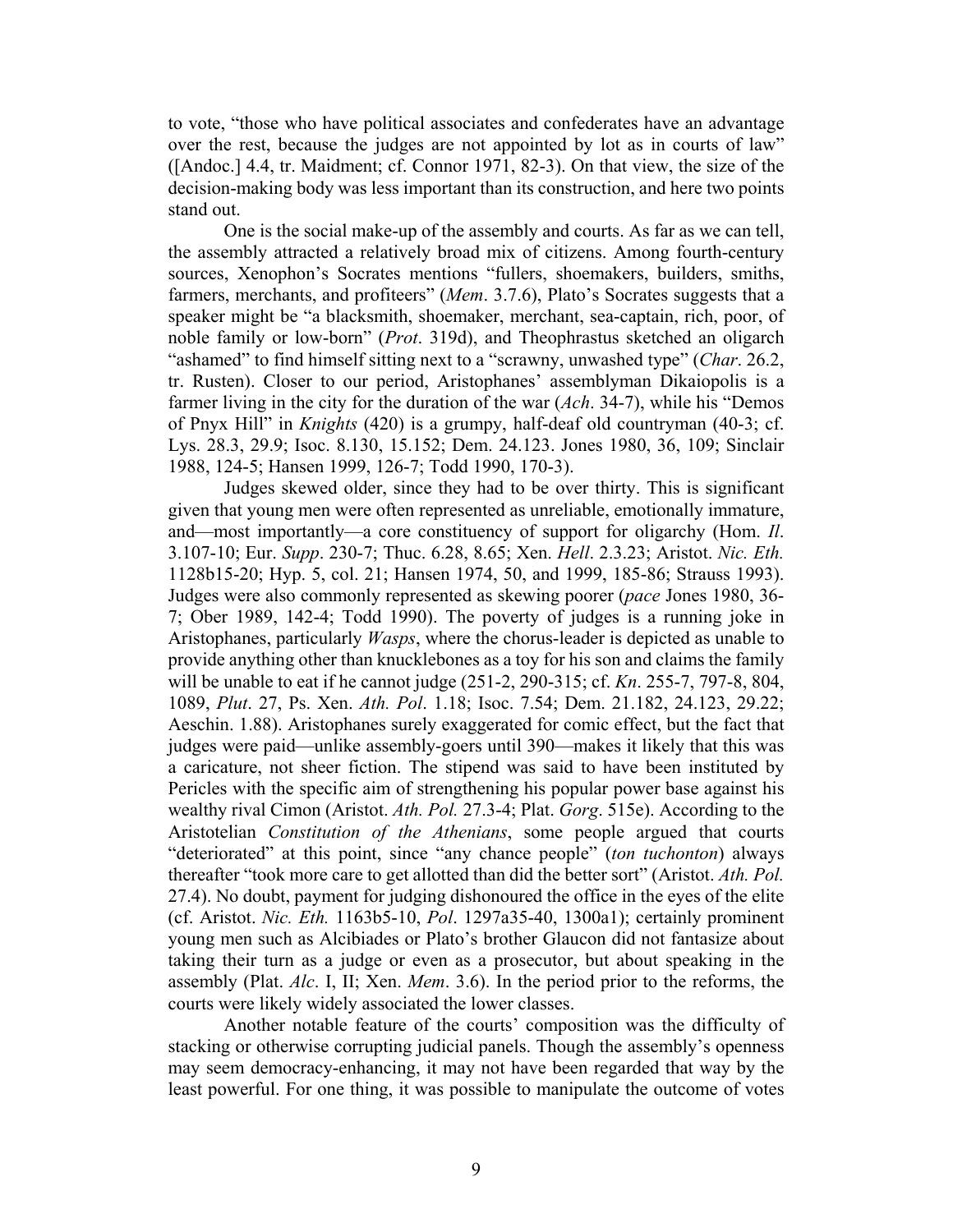by arriving earlier than one's opponents and with more supporters in tow. An extreme form of such manipulation was a factor in the 411 coup: the meeting had been moved to a small location outside town, near the Spartan military camp, thus discouraging anyone without his own shield and spear (i.e. the humbler majority) from attending. Other poorer citizens were away with the fleet, and the result was the abolition of democracy (Thuc. 8.67-9, Lys. 12.44, 75-6; cf. Finley 1985, 53). Also relevant is the vote on the Arginusae fiasco, when, according to Xenophon, the ships' captains succeeded in pinning the blame on the generals in part because they recruited bereaved relatives (or those who claimed to be relatives) to turn up to the meeting, begging for retribution (Xen. *Hell*. 1.7.8; Hansen 1999, 284; Carawan 2007). Thucydides' Nicias accused Alcibiades of packing the assembly for the vote on Sicily (6.13.1), while a couple of generations later, Demosthenes suggested that "three hundred to do the shouting" were part of the entourage of any successful politician (2.29-30, 13.20; cf. 18.143; Connor 1971, 18-22, 75-9, 134; Finley 1983, 76-84; Rhodes 1986; Rhodes 1995). Aristophanes' *Assemblywomen* (c. 392) provides another sign of the assembly's vulnerability. The conspirators arrive first thing in the morning, fill the front benches, and the result is a womenonly government (*Eccl*. 296-7, 300-1, 372-477; cf. Hansen 1983, 27-8).

Such manipulations were impossible in the courts. In 409, the well-known general and political leader Anytus (later one of the prosecutors of Socrates) became notorious as the first person ever to bribe an entire judicial panel, but that was before the Athenians began to assign judges to courtrooms by lot; thereafter tampering became much more difficult (Aristot. *Ath. Pol.* 27.5; Ps. Xen. *Ath. Pol.* 3.7; Boegehold 1995, 34). The name-plate sorter (himself randomly selected) could make the choice of given individuals slightly more or less probable, and judges could be lobbied on the way to courtrooms, though later in the fourth century an enclosed complex helped to minimize harassment (Aeschin. 3.1; Dem. 19.1, 332; Boegehold 1995, 14, 22, 33, 36-7; Dow 1939, 31). But it was far harder to influence judicial panels than assemblies.

#### *Procedures*

Virtually all assemblygoers had the right to speak and everyone present could vote (Hdt 5.78; Eur. *Supp*. 438, 441; Ps. Xen. *Ath. Pol.* 1.2; Plat. *Gorg*. 461e, *Prot*. 319bd, 322d-23a). Those features are often represented as paradigmatically democratic (e.g. Finley 1985, 18-19; Ober 1989, 72-3, 78-9, 296-7), but on closer inspection things look more complicated. It is estimated that in the mid-fourth century, some 2-5 percent of the citizen population proposed a motion or an amendment at least once in their lives, but we cannot infer that they all spoke publicly (Hansen 1989, 93-125, esp. 97; cf. Ober 1989, 104-18; Rhodes 1995, 159-60; Osborne, 2010, 5-7; cf. Cammack 2020a, Cammack 2021a). The acoustics of the Pnyx were challenging, especially before the end of the fifth century, when a reorientation of the stage and construction of retaining walls provided some shelter from the wind (Forsén and Stanton 1996). A careful reconstruction suggests that one would have had to be a trained speaker in order to be heard and even in ideal conditions, only about half the audience will have been able to make out what was said (Johnstone 1996, 122-7; cf. Aristoph. *Kn*. 42). Accordingly, first, writing played a key role in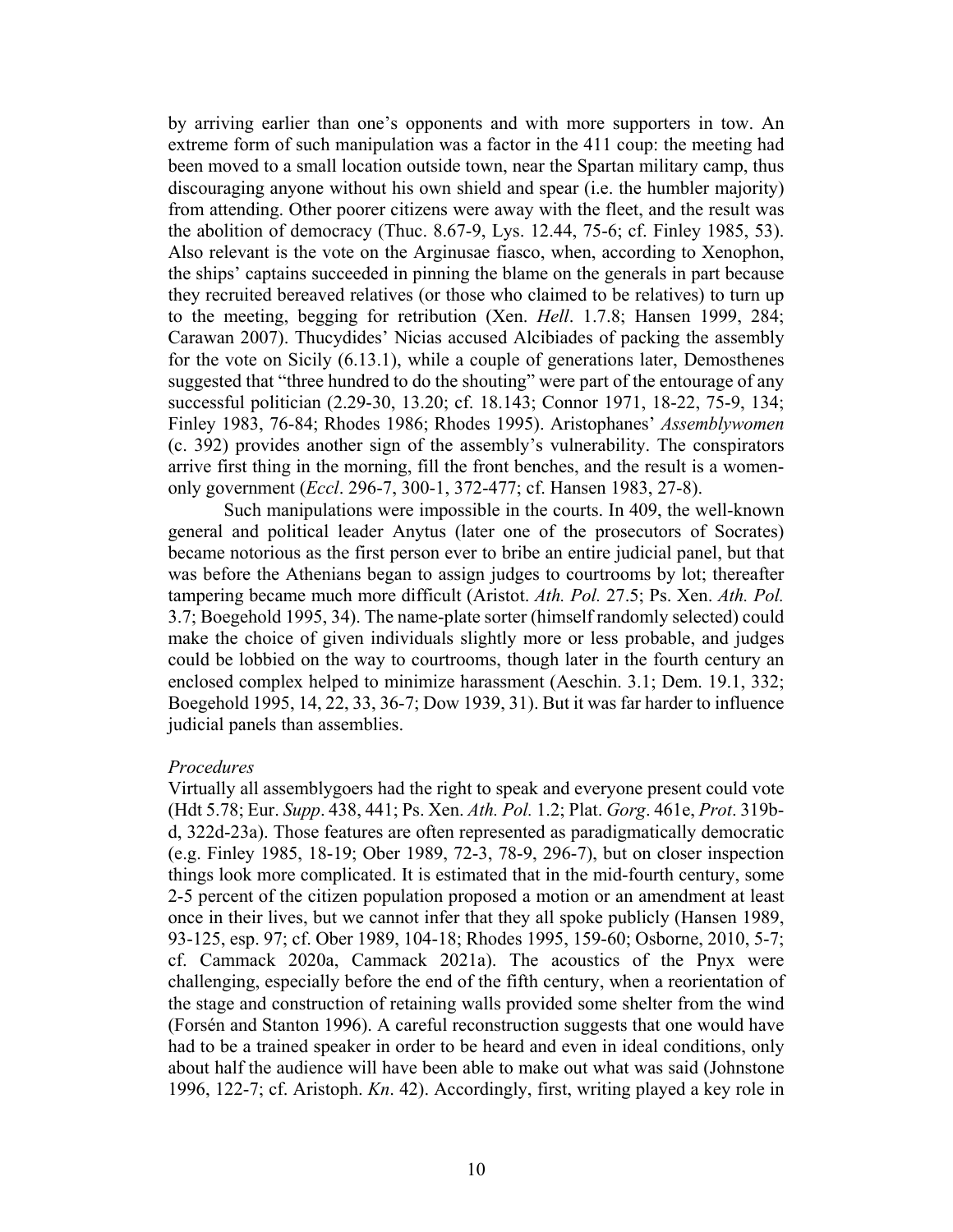the initiation process: proposals launched in the council had to be drafted in writing and publicly displayed three days in advance of meetings (Aristot. *Ath. Pol.* 29.1, 45, with Rhodes 1972, 57-81), while amendments and proposals made from the assembly floor were also submitted in writing and read aloud by the secretary (Aeschin. 2.64, 68, 83-4). Second, advising the audience which way to vote fell largely to a small number of capable speakers, perhaps twenty to forty at any one time (Hansen 1989, 121-5; Hansen 1999, 144; Ober 1989, 107-9).

Accordingly, the problem for ordinary voters was how to make use of their orators without being dominated or abused by them—a difficult task (Eur. *Med.* 580-5, *Supp*. 410; Aristoph. *Ach*. 376, 625-37; Thuc. 7.8; Dem. 5.12, 9.64, 22.30- 33; Aeschin. 3.170, 220; Rhodes 2016). Thucydides counted Pericles's rhetorical gifts as a major factor in the outbreak of the Peloponnesian war, while Cleon's nearly led to mass slaughter in Mytilene (Thuc. 1.29-31, 127, 145, 2.59, 65, 3.49; Aristoph. *Peace* 603-80). Alcibiades helped to restart the war with the Peloponnesians by deceiving the assembly, and the main speaker in favour of executing the Arginusae generals in 406 was alleged by Xenophon to have been bribed (Thuc. 5.43-5; Xen. *Hell*. 1.7.8). Most striking, nearly everyone involved in the coups of 411 and 404 was a well known political figure. According to Thucydides (8.68), the leading conspirators in 411 (with the exception of the shadowy Antiphon) had previously been identified as democrats (cf. Lys. 13.9-10, Antiph. Fr. B1, Andoc. 1.36), while in 404, the oligarchs known as the Thirty were elected by the assembly to the task of producing new laws (Aristot. *Ath. Pol*. 34-5).

The courts could not resolve the power disparity between speakers and listeners, but restrictions on speech arguably ameliorated it. Any citizen could bring a public prosecution and speakers could argue whatever they wished, although they might later be charged with slander (Osborne 1985). But only litigants and copleaders specified in advance were allowed to address the judges (Dem. 24.23; Hyp. 1.10, 4.11) and time limits were enforced (Aristoph. *Ach*. 692, *Wasps* 857; cf. Boegehold 1995, 27; Thür 2008). Still more significant, the judges did not discuss cases among themselves. As soon as both sides had been heard, voting began. As in the assembly, heckling during the speeches was common, and conversation was also possible on the way down to the voting urns (Bers 1985; Boegehold 1995, 26). But there was no formal opportunity for judges to influence each others' views and that was deliberate. Aristotle (*Pol*. 1268b5-10) reports that legislators in most ancient Greek *poleis* explicitly prohibited "joint speaking" (*koinolegeomai*) among judges. Consequently, verdicts reflected as closely as possible the personal will of each judge, rather than that of the most rhetorically gifted in the group.

Most importantly, judges' imperviousness to prejudicial outside influence was preserved by the secret ballot. In the assembly, as noted, everyone could vote, but with thousands of attendees and numerous decisions to be taken at every meeting (Hansen 1989, 98-101, suggests a regular minimum of nine), open voting by raising hands was the best available mechanism (Aristoph. *Eccl*. 260-5; Hansen 1983, 103-21; Schwartzberg 2010). With that came vulnerability to influence and intimidation. Thucydides (8.65-6, 68) and Lysias (12.72-5, 20.8-9) emphasized the chilling effect on voters of the reign of terror in the city immediately prior to the 411 coup. One popular leader had been killed and further violence and reprisals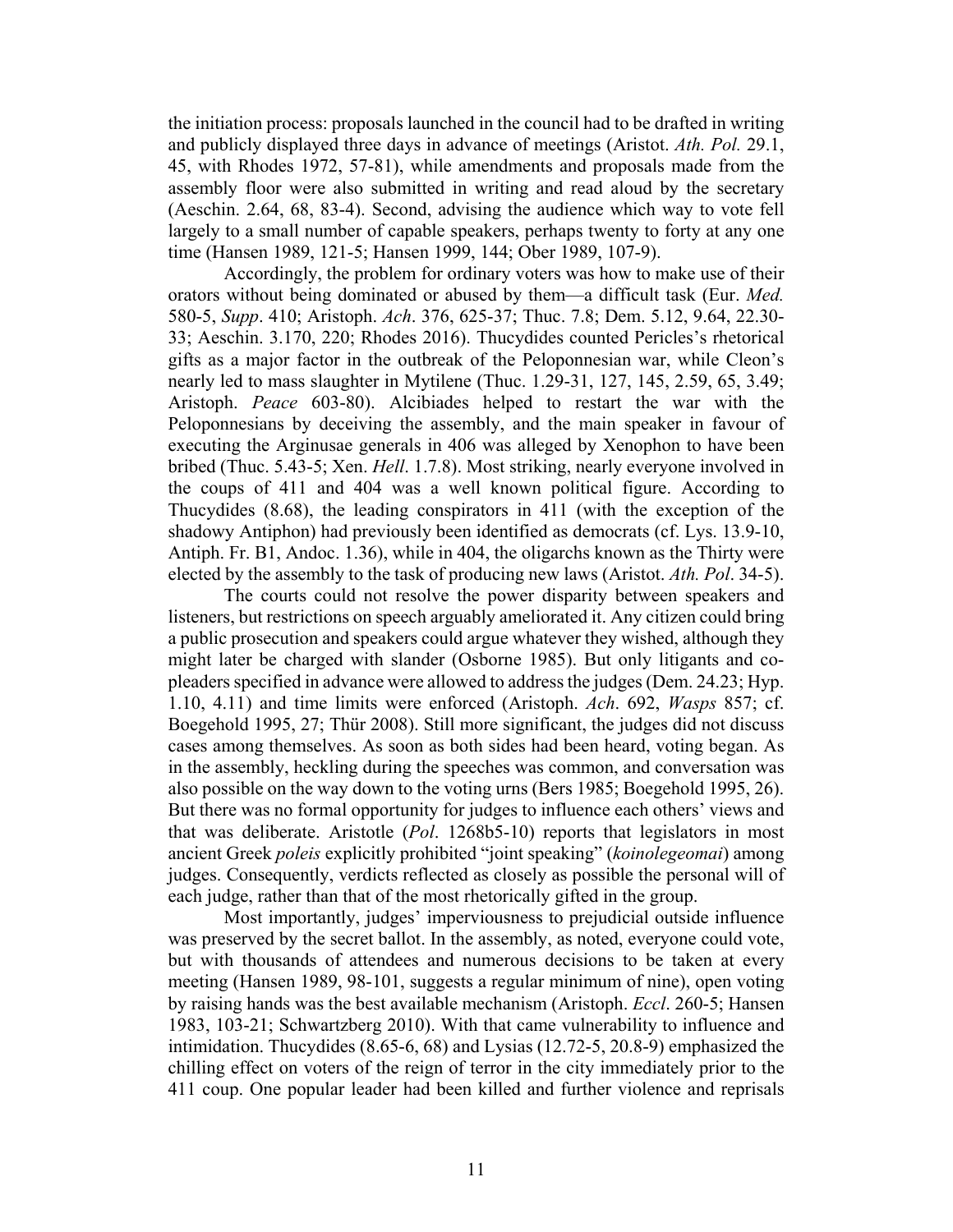seemed likely: it was no surprise that when the abolition of democracy was proposed, no one voted against it (Thuc. 8.66, cf. 5.92; outside Athens, see Thuc. 3.70-1, 4.74, 6.51; Andoc. 2.8; Xen. *Hell*. 2.3-4; Aristot. *Ath. Pol.* 29-33, 34-40; Aristot. *Pol*. 1304b10-15; Lys. 13.33-7; cf. Ober 2008).

By contrast, voting in court was secret. Down to at least 405, judges had a choice of two voting urns, one representing the prosecutor, the other the defendant. The urns were placed side by side with a wicker funnel covering the openings, so that when a judge dropped his ballot onlookers could not see which he had chosen (Boegehold 1995, 27-9). Later (by 345), each judge had two ballots, a pierced one representing the prosecutor and an unpierced one representing the defendant. When held between thumb and forefinger it was impossible to tell which was which, and judges dropped the decisive one into a bronze urn and the discard into a wooden one (Boegehold 1995, 35-6). Both systems protected judges from reprisals or rewards. As Lysias argued when prosecuting of one of the Thirty Tyrants in 403, "Nobody today is making you vote against your judgment" (12.91). Demosthenes, similarly, argued that the ballot ensured that "every one of the citizens, being completely free from interference, may decide for himself" (Dem. 59.90; cf. Thuc. 4.88; Dem. 19.239; Aeschin. 3.233; Aristot. *Ath. Pol.* 68).

Judges were not free to decide as they pleased. The judicial oath bound them to judge in accordance with the laws and decrees of the Athenians and may have included clauses against oligarchy, tyranny, the subversion of democracy and accepting bribes (Dem. 24.149-51; cf. 18.217, 20.118, 24.78, 90, 188; Aeschin. 1.88, 3.8, 3.208, 233; Eur. *Supp*. 1229; Thuc. 5.21; Andoc. 1.9; Lys. 10.32; Lycurg. 1.20, 79, 146; Hyp. *Eux*. 40; Theophr. *Char*. 6.2, 13.11; Fränkel 1873; Johnstone 1999, 33-42; Mirhady 2007; Canevaro 2013, 173-80). The presence of spectators, too, may have encouraged "judicial responsibility" (Lanni 1997, 189), although the secrecy of the ballot arguably offset that. But judicial verdicts offered a better reflection of the unmanipulated will of participating voters than was possible in the assembly.

#### *Functions*

Perhaps the most significant reason to enhance the powers of judges was to strengthen their traditional function: deciding what was just. As noted, Aristotle suggested that deciding what was advantageous (*sympheron*) took place in assemblies, while deciding what was just (*dikaion*) took place in court (*Rhet.* 1358b-59a; cf. 1354a, *Nic. Eth.* 1141b30, Ps. Xen. 1.13; Mirhady 2006). Although he acknowledged that litigants sometimes made arguments from expediency and assembly speakers from justice, he insisted that no litigant would ever admit that his action was unjust, "for otherwise a trial would be unnecessary." Equally, no assembly speaker would admit that he advised something disdavantageous, whatever the justice of a proposal (*Rhet*. 1358b). That claim is supported by Thucydides' representation of the debate between Cleon and Diodotus on the punishment merited by the Mytilenaeans, who had revolted from their alliance with the Athenians. Even though Diodotus considered mass execution unjust, he argued explicitly that his case rested on considerations of "profit" (Thuc. 3.44).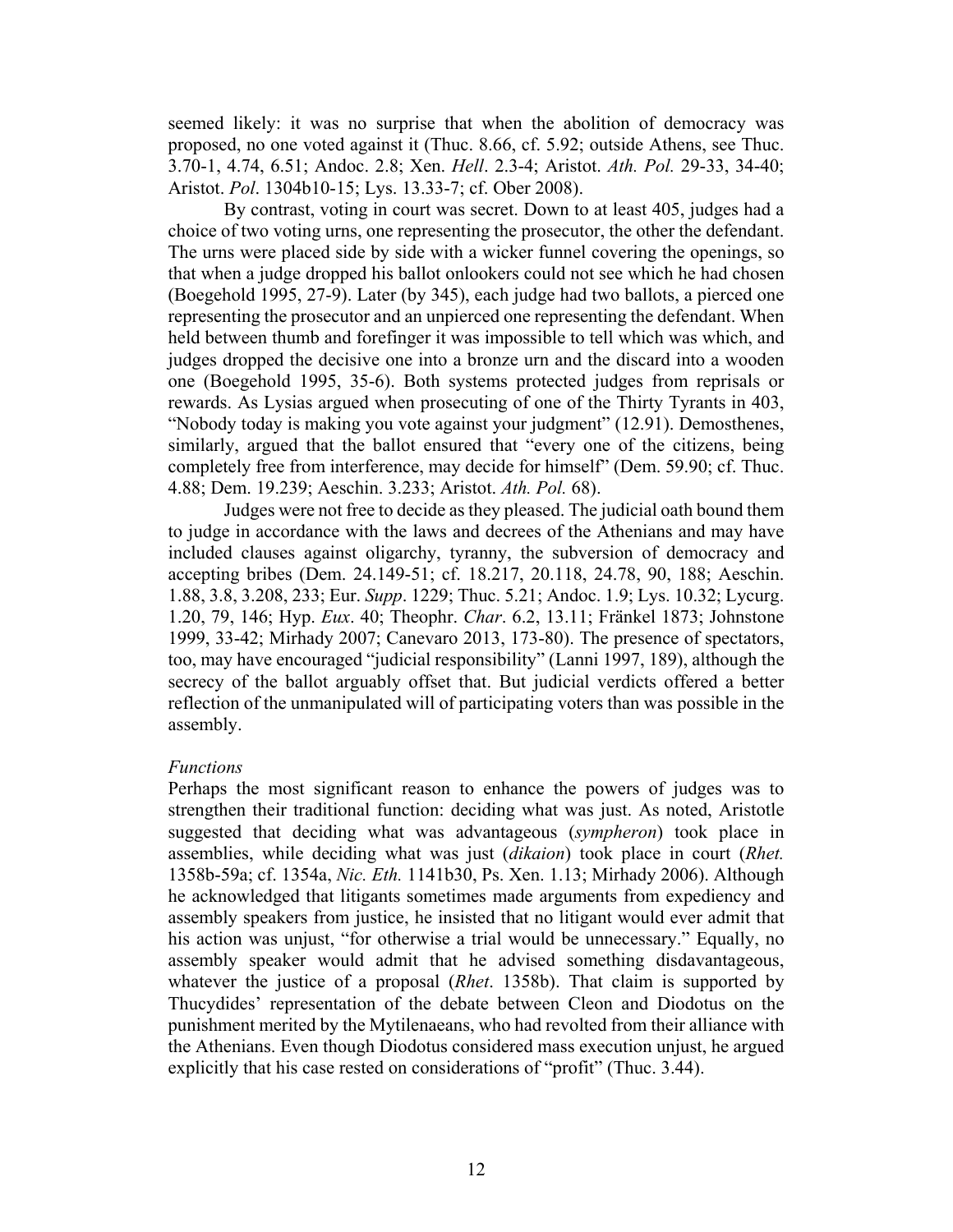Assembly-goers and judges thus enjoyed a division of labor with respect to determining questions of advantage and justice. Specifically, in Athens, the assembly decided policy: war, peace, foreign affairs, defence, public finance, expenditures, imports and exports, and until 403/2 legislation (Hansen 1999, 155- 60). It also conferred honours, elected military officers, held monthly votes of confidence in office-holders, launched impeachments and until at least 361 occasionally judged them (Hansen 1975, 51; cf. Carawan 1987, 176-7; Rhodes 1979; Sealey 1981, 131). The popular courts judged all other disputes (barring homicide and intentional wounding, which were tried differently), as well as the scrutinies and audits of those who had special political responsibilities (Hansen 1999, 179-80, 218–24; Todd 1993, 154-63).

Within that, however, Athenian justice made room for the self-interest or self-regard of the judges (Cammack 2021b). As noted above, Athenian judges were not free to decide cases however they liked: the judicial oath bound them to judge in accordance with the laws and decrees of the Athenians. None the less, it did not escape the ancient Greeks' notice that laws themselves could be more or less democratic or oligarchic (Ar. *Pol*. 1281a38). Moreover, it was expected that in a democratic *polis*, where judicial activity was performed by large groups of ordinary citizens, the self-interest of the judges and justice within the *polis* would coincide (Cammack 2021b). Athenian judges were urged to "go to the limit of your powers, on your own behalf…in taking your vengeance" (Lys. 12.94); to "punish those who…have given false testimony, for your own sakes, for mine, for the sake of justice and the laws" (Dem. 46.28); to "mete out punishment in your own interest" (Dem. 50.64); and to "cast your votes, not only on behalf of yourselves and the laws, but also in the interest of reverence towards the gods" (Dem. 59.74; cf. Aeschin. 3.120, Din. 1.26, 98). Indeed, the exhortation to "vote what is just (*dikaion*) and in your own interests (*ta sympheronta hymin autois*)" was a rhetorical trope (Hyp. 2, Fr. 15b. Cf. Is. 1.40; Lys. 19.64; Aeschin. 3.8; Dem. 21.213, 26.14, 24, 35.56, 43.84, 45.49).

At least as revealed by forensic rhetoric, accordingly, many Athenians did not take justice and the self-interest of a mass of citizen-judges to be opposed quite the contrary. And the supposition that, under normal circumstances, justice and interest would coincide made judges crucial political actors, never more so than when they judged the political elite. Popular control of the administration of justice gave ordinary Athenians a critical weapon over those who performed influential individual political roles, whether self-selected (such as drafting motions or making speeches), elected (such as acting as an ambassador or a general), or assigned by lot (such as acting as a councillor or official). That weapon was exploited to the full. Although councillors and other officials had little decision-making power, they were carefully scrutinized pre-tenure, subject to votes of confidence and audits while in office, and audited upon stepping down (Aristot. *Ath. Pol.* 25-7 with Rhodes 1993, 309-22). Generals, orators and proposers of decrees likewise had little or no formal decision-making power, but they did have influence, and that was what judicial action sought to constrain. Early in the democratic era, the principal mechanism was impeachment, used to launch prosecutions concerning (for example) treason, taking bribes or lying to the *demos*, but from the mid-fifth century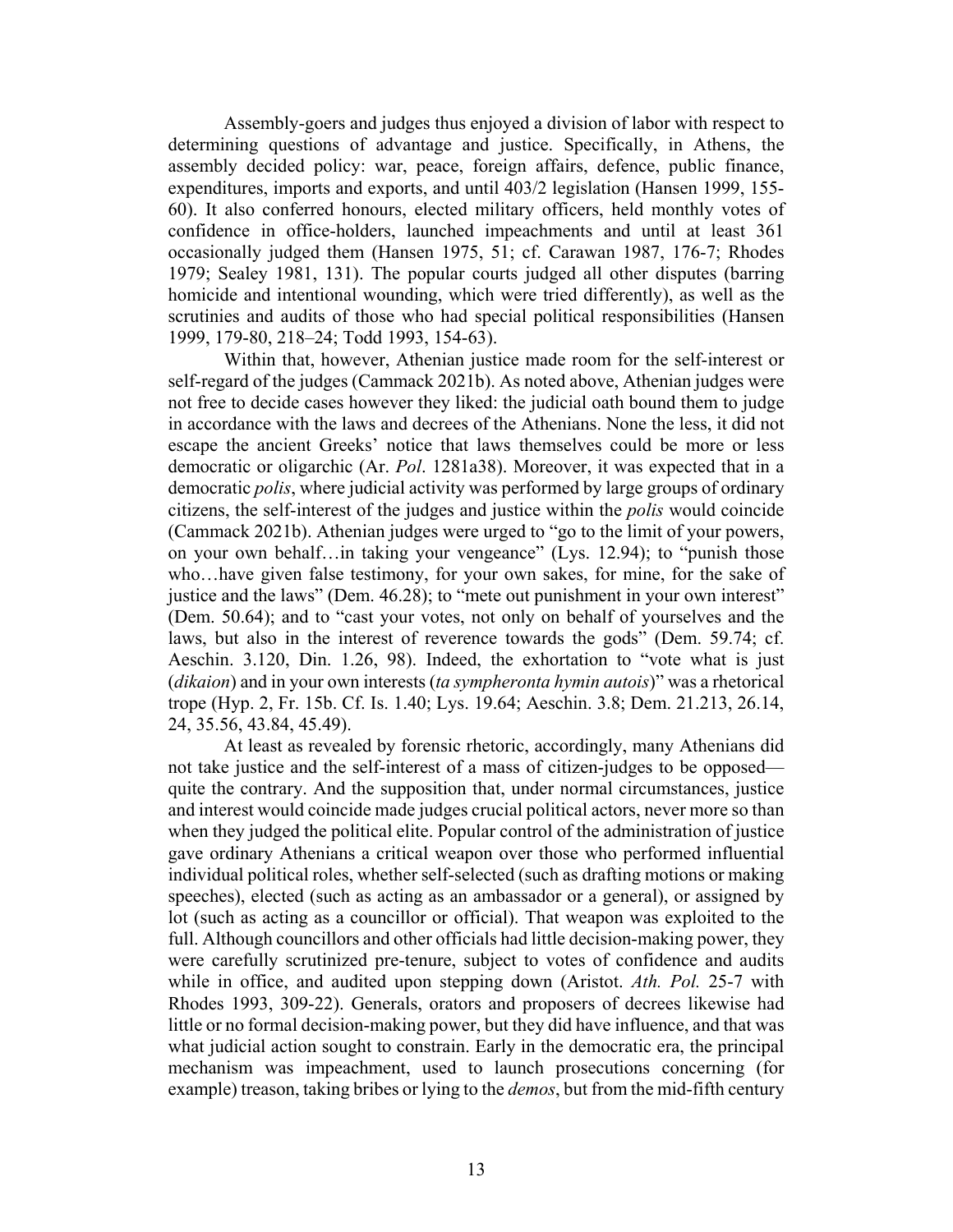audits, too, were used. Hansen (1999, 224) argues that the audit was relatively insignificant, since it seems not to have led to many prosecutions; but office-holders may have behaved well because they knew that any malfeasance was virtually certain to be caught. The same logic may be seen in the indictments against illegal proposals and disadvantageous laws, which made the proposers of decrees subject to judicial control. Ostracism was another such mechanism, but it was abandoned after the invention of the indictment against illegal proposals (Hansen 1999, 205; Shaw 1991, 207). The new measure was simply more effective in combatting the subversion of demotic rule by the political elite (cf. Bauman 1990, 77; Christ 1998, 22-3; Farrar 2007, 177; Carawan 2020).

Aristophanes' *Knights* suggests how the assembly and popular courts worked together to maintain the *demos*'s power over its leaders. Towards the end of the play, the chorus of knights accuses Demos of being too easily manipulated by politicians. He replies: "There's purpose in this foolishness of mine. I relish my daily pap, and I pick one thieving political leader to fatten; I raise him up, and when he's full, I swat him down" (1124-30, tr. Henderson). As the knights (who do not contest Demos's claim) observe, politicians are "raised" in the assembly, and as Demos explains, they are "forced to regurgitate whatever they've got from me" in the courts, using the wicker funnel that hid judges' votes as a "probe" (1150, tr. Henderson).

What is regurgitated in the play is money, yet it may also be interpreted as power. The dominance of political leaders in the assembly, predicated on the sufferance of ordinary citizens, was reversed in the courts, where they could be humiliated at citizens' hands. This suggests, first, the interdependence of the assembly and courts: rule by the *demos* required both. And second, it suggests the *final* significance of demotic judicial power. The "fattening" process to which Demos refers would have been self-undermining without a way of recovering the goods. To that extent, the supremacy of the *demos* was predicated on its control of the judicial function.

The scale of judicial action against Athens' political leaders has often been regarded with dismay. Aristophon boasted that he had been charged with making an illegal proposal seventy-five times and was acquitted every time; others were not so lucky (Aeschin. 3.194; cf. Plat. *Gorg.* 516d; [Plat.] *Ax*. 368d-9b; Dem. 18.251; Sinclair 1998, 162). Hansen (1975, 11, 65) called the number of politicians targeted by impeachment "a serious defect in the system," and others agree (Ahl 1984; Bauman 1990, 2; Harris 1994; Knox 1985). As Knox notes, most known politicians were eventually convicted of something, including famous figures such as Pericles and Demosthenes. It is inferred that either the Athenians persecuted many honest men or they were incapable of selecting honest leaders (Hansen 1975, 11; Knox 1985, 144). Yet once honest men may become lax, and a low tolerance for dubious behaviour may be appropriate in politics.

The conventionality of judicial action against politicians supports the contention that in enhancing the powers of judges, assembly-goers were seeking to control political leaders further. The indictments against illegal proposals and disadvantageous laws brought those who advanced new policies and legislation under the purview of the courts; the review and reinscription of the laws and new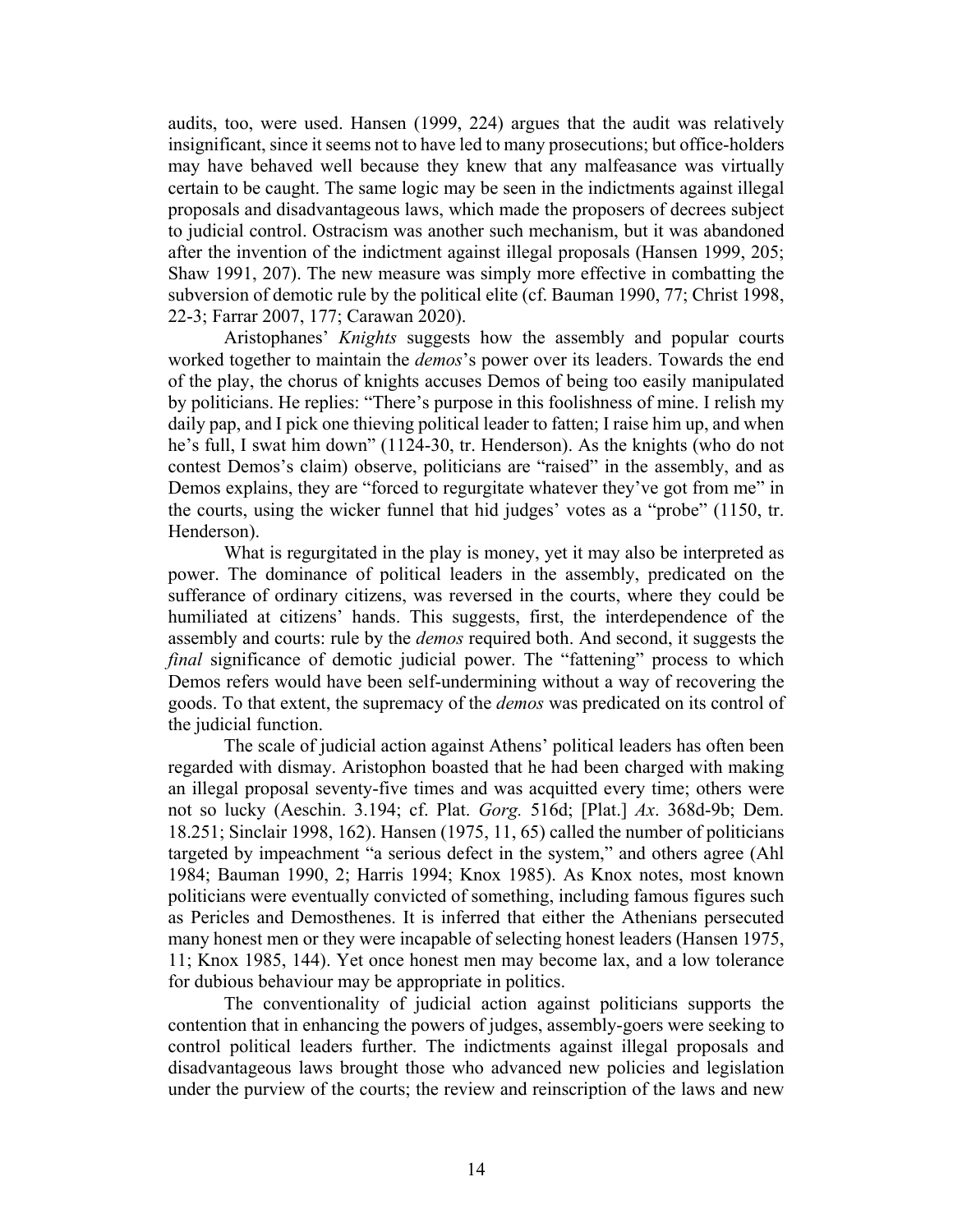legal archive made prosecuting transgressions easier; and *nomothesia* reduced the advantage held by gifted speakers and organizers in the assembly. Each reform constrained politically influential individuals, thereby strengthening the the courts' and hence the *demos*'s rule.

### *Conclusion*

This article has reinterpreted Athens' "era of legal reform" in a way that draws from both sides of the prior debate. Hansen was right that the reforms made the popular courts formally supreme, while his critics were right that Athenian democracy was not thereby rendered more moderate. Rather, the supremacy of judges enhanced rule by the *demos* because the popular courts were expected to serve the interests of the humbler majority. This reinterpretation has significant implications for our understanding of Athenian democracy. Maximizing the number of participants in decision-making looked, in this period, less important to Athenian democrats than promoting the influence of poorer and older citizens. Similarly, openness to all looked less important than procedural limits on unfair influence; the right to speak publicly looked lessimportant than the right to vote secretly; and the power to shape policy looked less important than the power to decide justice, especially with respect to the behaviour of politicians.

Demotic judicial activity is not now regarded as an essential element of democracy. No doubt many factors explain that development, but one has its roots in democratic Athens. A key feature of modern political ideology is the belief that unlike law- and policy-making, legal disputes normally admit of a correct answer, the discovery of which requires knowledge and training and thus cannot be left to any chance comer (Mirhady 2006, 302). That was the position of Athenian democracy's foremost critic, Plato. Ancient Greek democrats seem to have taken the perceptions of the community to be the benchmark of what is just, but Plato portrayed justice as something accessed by only a few specially trained or inspired people, and strikingly, it is Plato's conceptualization, not that of his fellow citizens, that echoes in discussions of justice today (Cammack 2015; Cammack 2020b). What Athenian democrats took to be the "bulwark" of democracy, namely the demotic administration of justice, now seems thoroughly alien—and with it, the kind of accountability procedures that Athenian leaders accepted as routine. Plato would likely have supported the modern practice of partly democratizing the initial development of law while handing its final approbation, interpretation, and application to small bodies of professionals. Athenian democrats, however, would have feared that the lack of citizen control over justice invited the oligarchical capture of the entire political system.

This argument invites us to consider the implications for democratic politics today. Of the two political functions distinguished by Aristotle, deciding what is advantageous and deciding what is just, citizens in democracies retain an indirect influence over the first, via the election of political representatives, but little influence over the second. Even when juries decide cases (an increasingly infrequent practice), they are very small, often vetted by each side's lawyers, authorized to decide fact but not law or penalty, subject to instruction from a presiding judge, and potentially dominated by the most forceful members.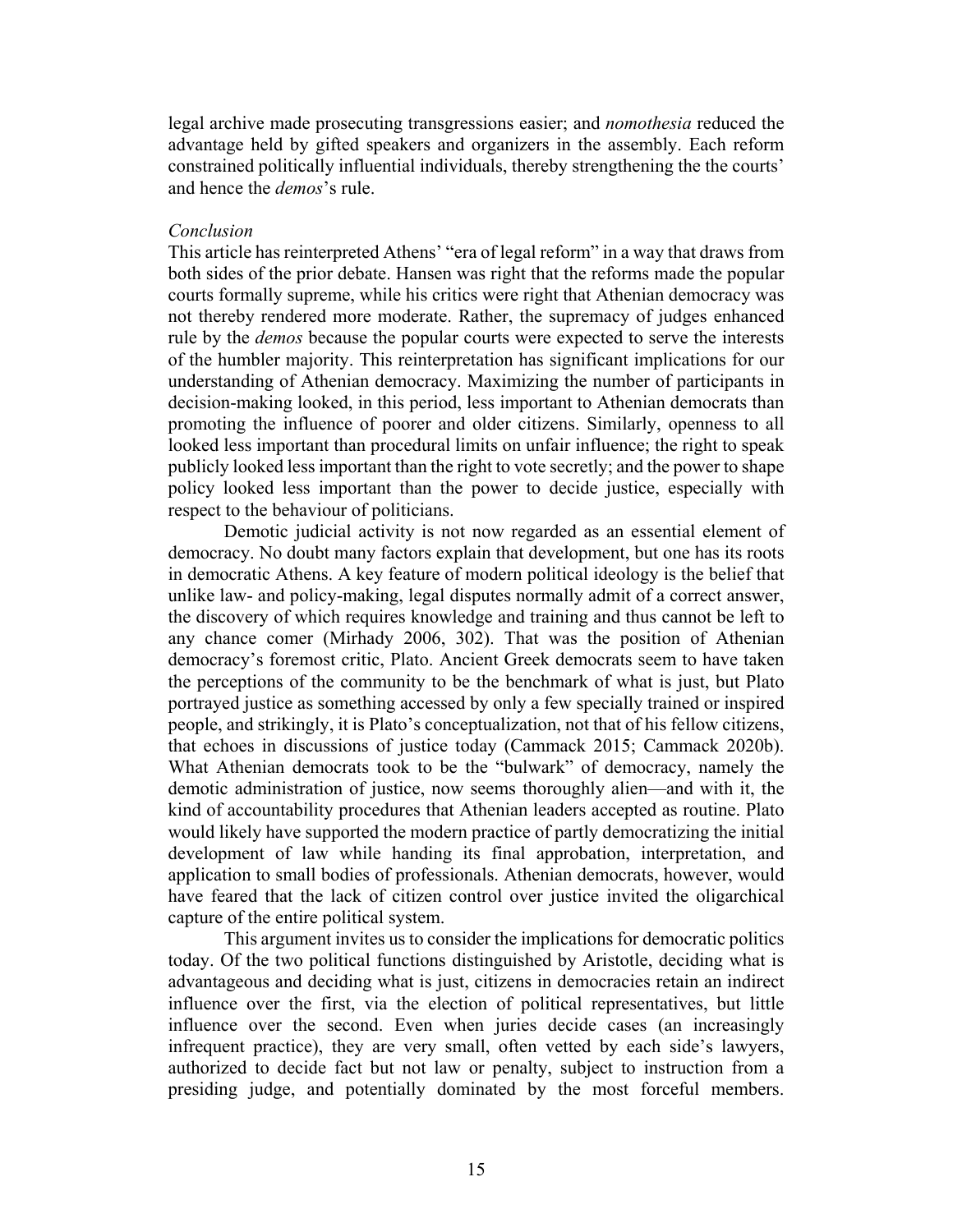Additionally, juries play no role in either the judicial review of legislation, since that is the prerogative of higher courts, or the routine auditing of politicians and office-holders, since that no longer occurs. Aristotle treated elections and audits together: the one seemingly implied the other (*Pol*. 1281b30-82a35). Today, the only routine method of disciplining politicians is to elect another government at the next opportunity. By Athenian standards, that falls far short of rule by the *demos*.

#### *Acknowledgments*

I thank Roger Brock, Paul Cammack, Edwin Carawan, Paul Cartledge, Stefan Dolgert, Bryan Garsten, Jonathan Gould, David Singh Grewal, Kinch Hoekstra, Mogens Hansen, Christopher Joyce, Matthew Landauer, Melissa Lane, Adriaan Lanni, Renée Lerner, Jane Mansbridge, Charles Nathan, Josiah Ober, William O'Reilly, Eric Rakowski, David Riesbeck, George Scialabba, Richard Tuck, John Tully, Harvey Yunis, and several anonymous reviewers for valuable feedback on this essay. Previous versions were presented at the Duke Political Theory Workshop (2020), Stanford Political Theory Workshop (2020), the Kadish Center Faculty Workshop at UC Berkeley (2020), and the Department of Classics at Rice University (2015).

#### *References*

For ancient texts, I have used the Loeb Classical Library, [https://www.](https://www/)loebclassics.com. Translations are mine unless noted. Abbreviations are listed in the online appendix.

- Ahl, Frederick. 1984. "The Art of Safe Criticism in Greece and Rome." *AJP* 105: 174-208.
- Atkinson, John. 2003. "Athenian Law and the Will of the People in the Fourth Century BC." *Acta Classica* 46: 21-47.
- Bauman, Richard. 1990. *Political Trials in Ancient Greece*. London: Routledge.
- Bers, Victor. 1985. "Dikastic Thorubos." In Paul Cartledge and F.D. Harvey, eds., *Crux: Essays in Greek History*. London: Imprint Academic, 1-15.
- Bers, Victor. 2000. "Just Rituals: Why the Rigmarole of Fourth-Century Athenian Lawcourts?" In Pernille Flensted-Jensen, et al, eds., *Polis & Politics*. Copenhagen: Museum Tusculanum Press, 553-562.
- Bickel, Alexander. 1962. *The Least Dangerous Branch: The Supreme Court at the Bar of Politics*. New Haven: YUP.
- Brock, Roger. 1988. "The Courts in 411." *LCM* 13: 136-138.
- Blanshard, Alastair. 2004. "What Counts as the *Demos*? Some Notes on the Relationship between the Jury and 'The People' in Classical Athens." *Phoenix* 58: 28-36.
- Boegehold, Alan. 1984. "Many Letters: Aristophanes *Plutus* 1166-1167." In Kent Rigsby, ed., *Studies Presented to Sterling Dow*. Durham: Duke University Press, 23-29.

Boegehold, Alan. 1995. *The Lawcourts at Athens*. Princeton: ASCSA.

Boegehold, Alan. 1996. "Resistance to Change in the Law at Athens." In C. Hedrick and J. Ober, eds., *Demokratia*. Princeton: PUP, 203-216.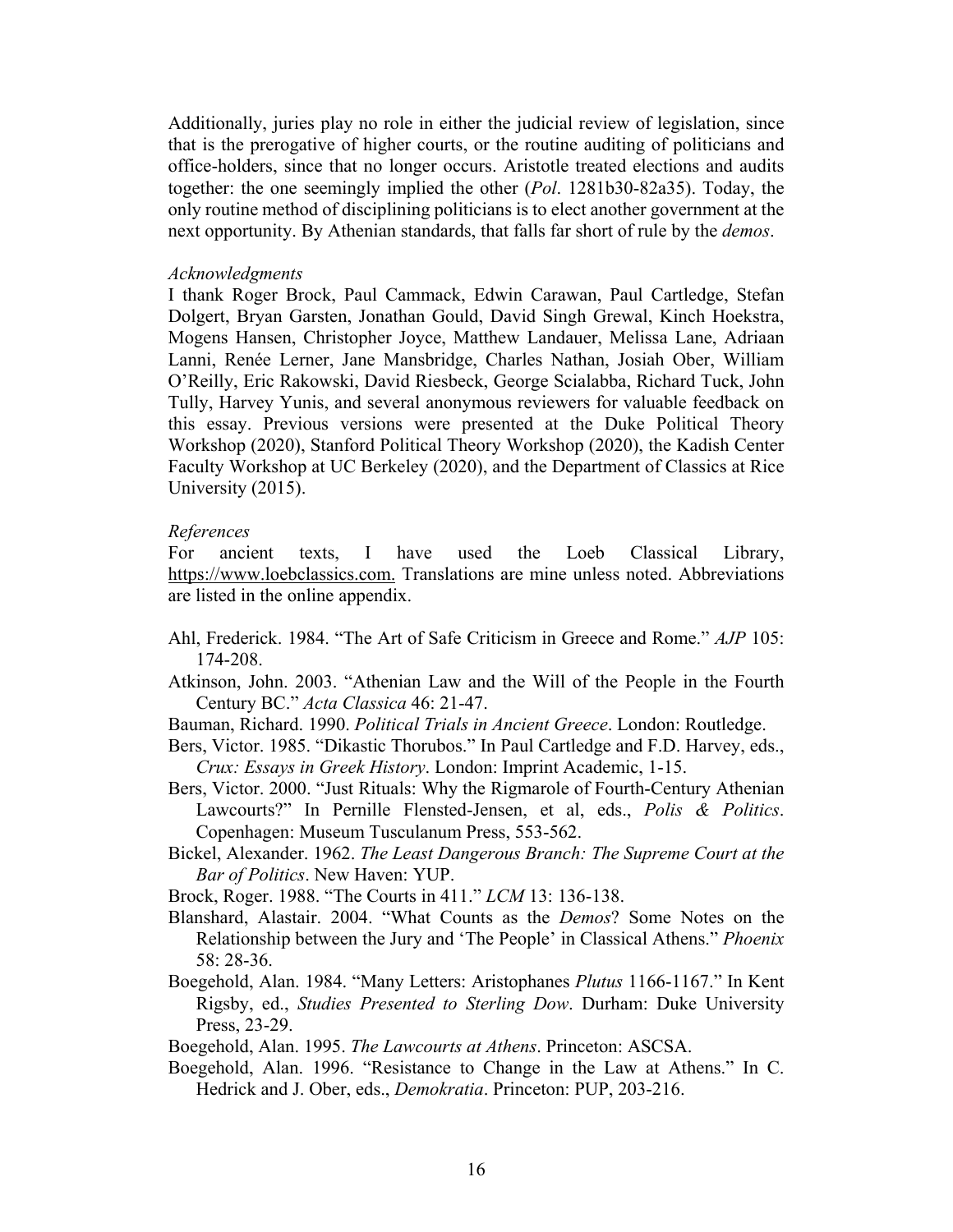Brock, Roger. 1988. "The Courts in 411." *LCM* 13: 136-138.

- Cammack, Daniela. 2015. "Plato and Athenian Justice." *HPT* 36: 611-42.
- Cammack, Daniela. 2019. "The *Demos* in *Demokratia*." *CQ* 69: 42-61.
- Cammack, Daniela. 2020a. "Deliberation in Ancient Greek Assemblies." *CP* 115: 486-522.
- Cammack, Daniela. 2020b. "Were the Ancient Greeks Epistemic Democrats?" In C. Ando and W. Sullivan, eds., *The Discovery of the Fact*. Ann Arbor: University of Michigan Press, 9-38.
- Cammack, Daniela. 2021a. "Deliberation and Discussion in Classical Athens." *JPP* 29: 135-66.
- Cammack, Daniela. 2021b. "Representation in Ancient Greek Democracy." *HPT* 42: 567-601.
- Canevaro, Mirko. 2013a. "*Nomothesia* in Classical Athens: What Sources Should We Believe?" *CQ* 63: 139-160.
- Canevaro, Mirko. 2013b. *The Documents in the Attic Orators*. Cambridge: CUP.
- Canevaro, Mirko. 2015. "Making and Changing Laws in Ancient Athens." *The Oxford Handbook of Ancient Greek Law*. Oxford: OUP.
- Canevaro, Mirko. 2016a. "The Procedure of Demosthenes' *Against Leptines*: How to Repeal (and Replace) an Existing Law." *JHS* 136: 39-58.
- Canevaro, Mirko. 2016b. "Legislation (*nomothesia*)." *OCD*.
- Canevaro, Mirko. 2018a. "The Authenticity of the Document at Demosth. Or. 24.20-3, the Procedures of *nomothesia* and the so-called ἐπιχɛιροτονία τῶν νόμων." *Klio* 100: 70-124.
- Canevaro, Mirko. 2018b. "Laws Against Laws: the Athenian Ideology of Legislation." In C. Carey, I. Giannadaki and B. Griffith-Williams, eds., *Use and Abuse of Law in Athenian Courts*. Leiden: Brill, 271-292.
- Canevaro, Mirko, and Alberto Esu. 2018. "Extreme Democracy and Mixed Constitution in Theory and Practice," in C. Bearzot et al., eds., *Athenaion Politeiai tra storia, politica e sociologica: Aristotele e Ps-Senofonte*. Milan: LED, 105-145.
- Canevaro, Mirko, and Edward Harris. 2012. "The Documents in Andocides' *On the Mysteries*." *CQ* 62: 98-129.
- Canevaro, Mirko, and Edward Harris. 2016-17. "The Authenticity of the Documents at Andocides' *On the Mysteries* 77-79 and 83-84." *Dike*: 9-49.
- Carawan, Edwin. 1987. "*Eisangelia* and *Euthyna*." *GRBS* 28: 167-208.
- Carawan, Edwin. 2002. "The Athenian Amnesty and the 'Scrutiny of the Laws'." *JHS* 122: 1-23.
- Carawan, Edwin. 2007. "The Trial of the Arginousai Generals and the Dawn of "Judicial Review".' *Dike* 10: 19-56.
- Carawan, Edwin. 2016. "Documents in the Case: Demosthenes 23-24." *TAPS* 146: 37-60.
- Carawan, Edwin. 2016. "Court Reform, *Kleroteria* and Comic Testimony." *CJ* 111: 385-416.
- Carawan, Edwin. 2017. "Decrees in Andocides' *On the Mysteries* and 'Latent Fragments' from Craterus." *CQ* 67: 400-421.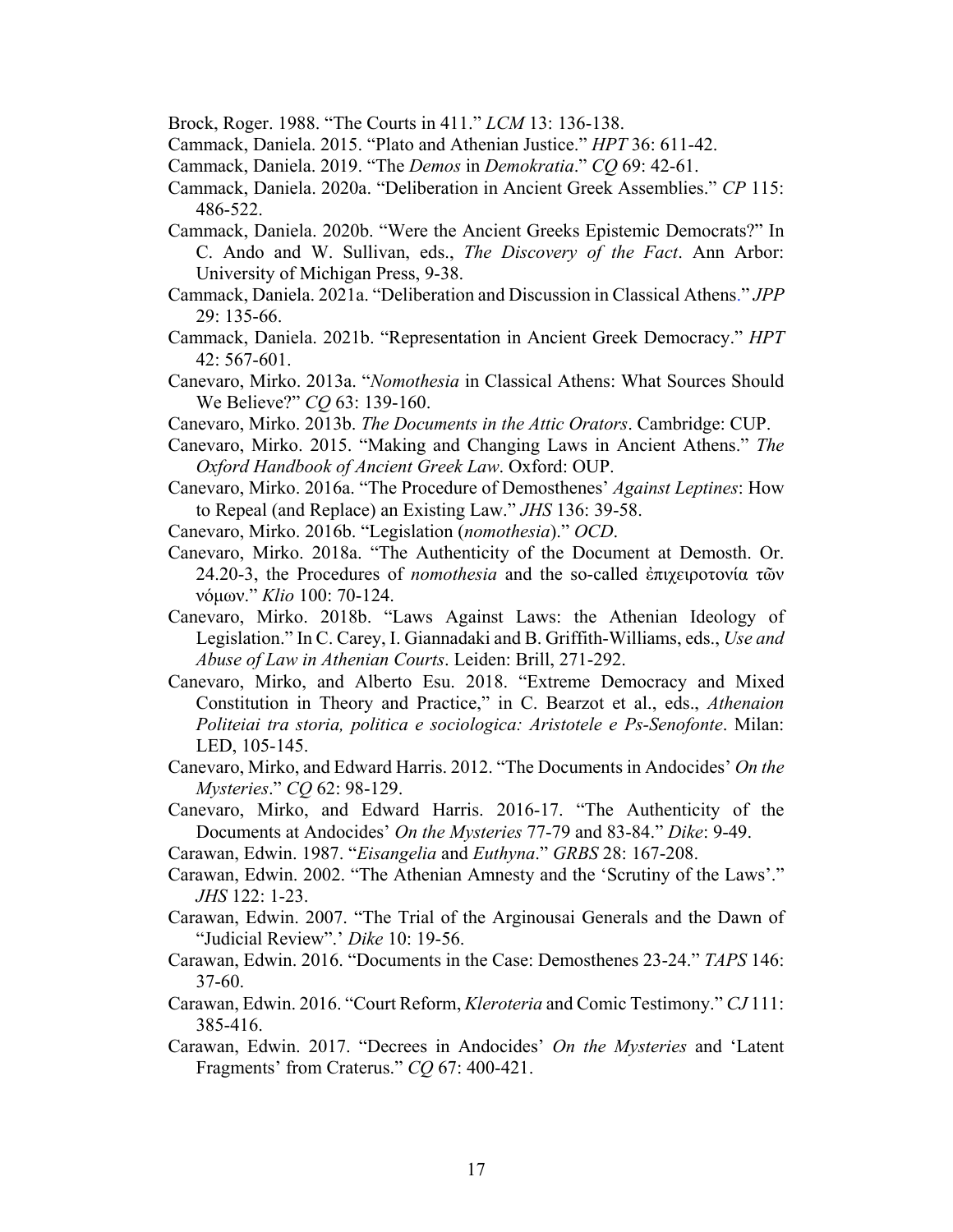- Carawan, Edwin. 2020. *Control of the Laws in the Ancient Democracy at Athens*. Baltimore: Johns Hopkins University Press.
- Carey, Christopher. 1994. "Legal Space in Classical Athens." *GaR* 41: 172-186.
- Cartledge, Paul. 2009. *Ancient Greek Political Thought in Practice*. Cambridge: CUP.
- Cartledge, Paul, Paul Millett, and Stephen Todd. 1990. *Nomos: Essays in Athenian Law, Politics and Society*. Cambridge: CUP.
- Christ, Matthew. 1998. *The Litigious Athenian*. Baltimore: Johns Hopkins University Press.
- Cohen, Edward. 1990. "Commercial Lending by Athenian Banks: Cliometric Fallacies and Forensic Methodology." *CP* 85: 177-190.
- Cohen, Edward. 2002. *The Athenian Nation*. Princeton: PUP.
- Connor, W.R. 1971. *The New Politicians of Fifth-Century Athens*. Princeton: PUP.
- Dahl, Robert. 1989. *Democracy and its Critics*. New Haven: YUP.
- De Laix, Roger. 1973. *Probouleusis at Athens: A Study of Political Decision-Making*. Berkeley: UCP.
- Dow, Sterling. 1939. "Aristotle, the *Kleroteria*, and the Courts." *HSCP* 1: 1-34.
- Eder, Walter. 1998. "Aristocracy and the Coming of Athenian Democracy." In Ian Morriss and Kurt Raaflaub, eds., *Democracy 2500? Questions and Challenges*. Dubuque: Kendall Hunt, 105-40.
- Ehrenberg, Victor. 1969. *The Greek State*. London: Methuen.
- Farrar, Cynthia. 2007. "Power to the People." In Kurt Raaflaub, Josiah Ober, Robert Wallace eds., *Origins of Democracy in Ancient Greece*. Berkeley: UCP, 170-195.
- Farrar, Cynthia. 2010. "Taking Our Chances with the Ancient Athenians." In M.H. Hansen, ed., *Démocratie Athénienne—Démocratie Moderne: Tradition et Influences*. Geneva: Fondation Hardt, 167-234.
- Finley, Moses. 1983. *Politics in the Ancient World*. Cambridge: CUP.
- Finley, Moses. 1985. *Democracy Ancient and Modern*. New Brunswick: Rutgers University Press.
- Forrest, W.G. 1966. *The Emergence of Greek Democracy*. New York: McGraw Hill.
- Forsén, Bjorg and Greg Stanton. 1996. *The Pnyx in the History of Athens*. Athens: Finnish Institute.
- Fränkel, Max. 1878. "Der Attische Heliasteneid." *Hermes* 13: 452-466.
- Gomme, A.W. 1962. *More Essays in Greek History and Literature*. Oxford: OUP.
- Hansen, M.H. 1974. *The Sovereignty of the People's Court in Athens in the Fourth Century B.C..* Odense: Odense University Press.

Hansen, M.H. 1975. *Eisangelia*. Odense: Odense University Press.

- Hansen, M.H. 1983. *The Athenian Ecclesia*. Copenhagen: Museum Tusculanum Press.
- Hansen, M.H. 1985. "Athenian *Nomothesia*." *GRBS* 26: 345-371.
- Hansen, M.H. 1990. "The Political Powers of the People's Court in Fourth-Century Athens." In O. Murray and S. Price, eds., *The Greek City from Homer to Alexander*. Oxford: OUP, 215-286.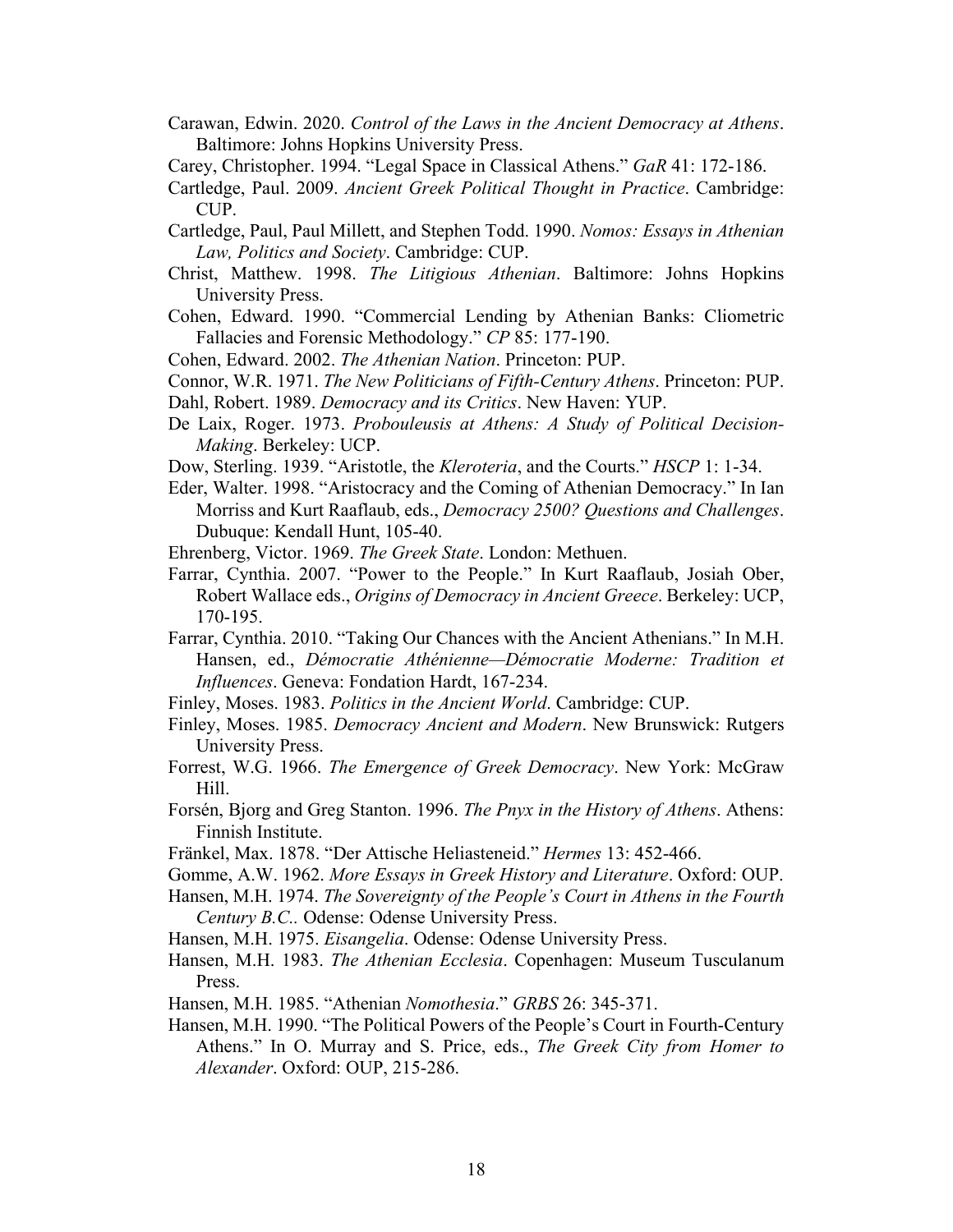- Hansen, M.H. 1999. *Athenian Democracy in the Age of Demosthenes*. Norman: Oklahoma University Press.
- Hansen, M.H. 2010. "The Concepts of *Demos*, *Ecclesia* and *Dikasterion* in Classical Athens." *GRBS* 50: 495-536.
- Hansen, M.H. 2015. "Is Patrokleides' Decree (Andoc. 1.77-79) a Genuine Document?" *GRBS* 55: 884-901.
- Hansen, M.H. 2016a. "Is Teisamenos' Decree (Andoc. 83-4) a Genuine Document?" *GRBS* 56: 34-48.
- Hansen, M.H. 2016b. "The Authenticity of the Law about *Nomothesia* inserted in Demosthenes *Against Timokrates* 20-23." *GRBS* 56: 438-474.
- Hansen, M.H. 2016c. "The Authenticity of the Law about *Nomothesia* inserted in Demosthenes *Against Timokrates* 33." *GRBS* 56: 594-610.
- Hansen, M.H. 2017. "*Nomos ep' andri* in Fourth-Century Athens: On the Law Quoted at Andocides 1.87." *GRBS* 57: 268-81.
- Hansen, M.H. 2018. *Aspects of the Athenian Democracy in the Fourth Century BC*. Copenhagen: Royal Danish Academy of Sciences and Letters.
- Hansen, M.H. 2019. "The Inserted Document at Dem. 24.20-23. Response to Mirko Canevaro." *Klio* 101: 452-72.
- Harris, Edward. 1994. "Law and Oratory." In Ian Worthington, ed., *Persuasion: Greek Rhetoric in Action*. London: Routledge, 130–50.
- Harris, Edward. 2006. *Democracy and the Rule of Law in Classical Athens*. Cambridge: CUP.
- Harris, Edward. 2013. *The Rule of Law in Action in Democratic Athens*. Oxford: OUP.
- Harris, Edward. 2013-14. "The Authenticity of the Document at Andocides *On the Mysteries* 95-98." *Tekmeria* 12: 121-153.
- Harris, Edward. 2016. "From Democracy to the Rule of Law?" In Claudia Tiersch, ed., *Die Athenische Demokratie im 4. Jahrhundert*. Stuttgart: FSV, 73-87.
- Harrison, A.R.W. 1955. "Law-Making at the End of the Fifth Century BC." *JHS* 75: 26-35.
- Hirschl, Ran. 2004. *Towards Juristocracy: The Origins and Consequences of the New Constitutionalism*. Cambridge: HUP.
- Johnstone, Christopher Lyle. 1996. "Greek Oratorical Settings and the Problem of the Pnyx." In Christopher Lyle Johnstone, ed., *Theory, Text, Context*. Albany: State University of New York Press, 97-127.
- Johnstone, Steven. 1999. *Disputes and Democracy: The Consequences of Litigation in Ancient Athens*. Austin: University of Texas Press.
- Joyce, Christopher. 2008. "The Athenian Amnesty and Scrutiny of 403." *CQ* 58: 507-18.
- Knox, Ronald. 1985. "'So Mischievous a Beaste'? The Athenian 'Demos' and its Treatment of Its Politicians." *GaR* 32: 132-61.
- Kroll, John. 1972. *Athenian Bronze Allotment-Plates*. Harvard: HUP.
- Lanni, Adriaan. 1997. "Spectator Sport or Serious Politics? οί περιεστηκότες and the Athenian Lawcourts," *JHS* 117: 183-189.
- Lanni, Adriaan. 2006. *Law and Justice in the Courts of Classical Athens*. Cambridge: CUP.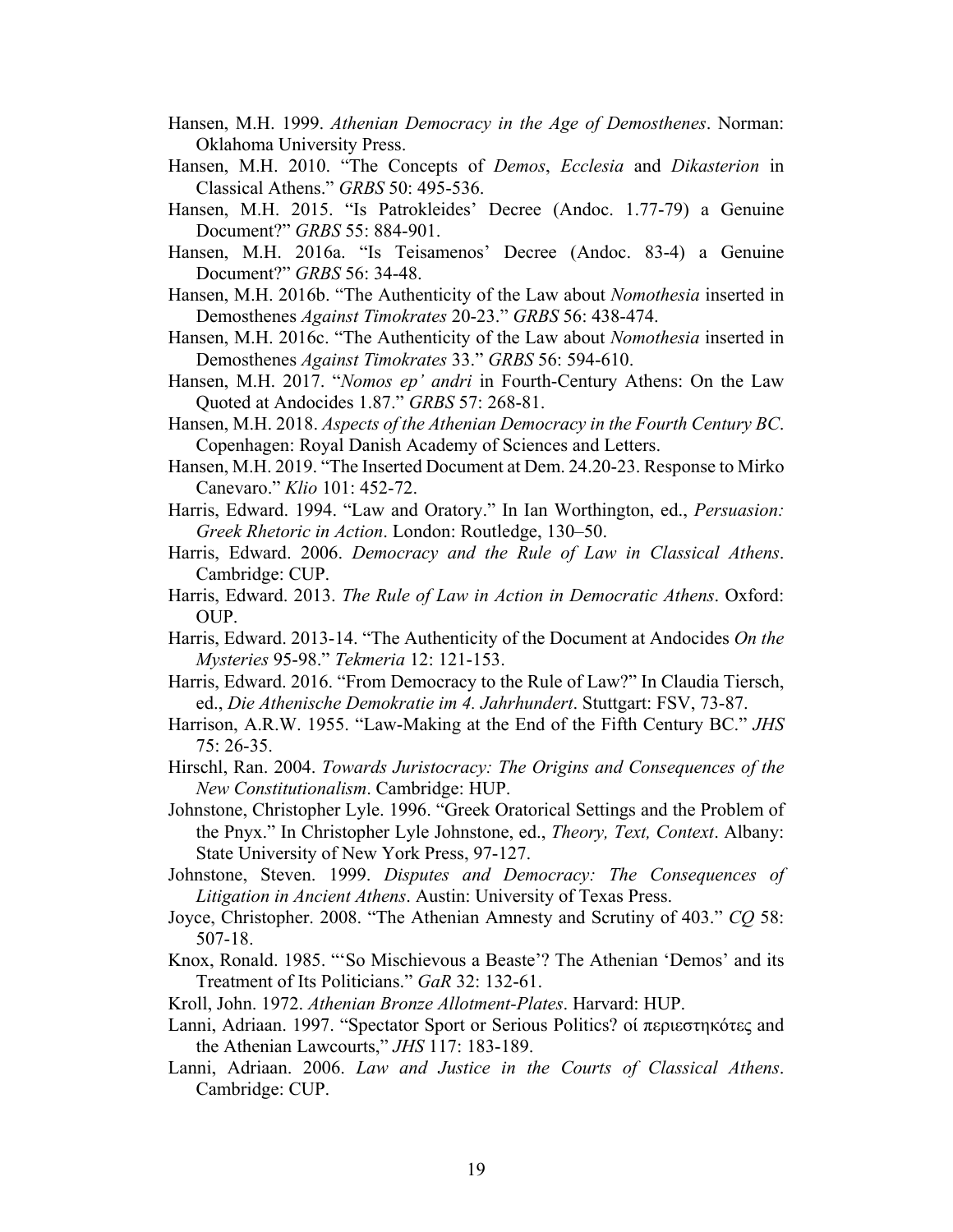- Lanni, Adriaan. 2010. "Judicial Review and the Athenian 'Constitution'." In M.H Hansen, ed., *Démocratie Athénienne—Démocratie Moderne: Tradition et Influences*. Geneva: Fondation Hardt, 235-76.
- MacDowell, D.M. 1975. "Law-Making at Athens in the Fourth Century BC." *JHS* 95: 62-74.
- MacDowell, D.M. 1978. *The Law in Classical Athens*. Ithaca: Cornell University Press.
- Maio, Dennis. 1983. "*Politeia* and Adjudication in Fourth-Century Athens." *AJJ* 28: 16-45.
- Markle, M.M. 1985. "Jury Pay and Assembly Pay at Athens." In Paul Cartledge and F.D. Harvey, eds., *Crux: Essays in Greek History*. London: Imprint Academic, 265-97.
- Millett, Paul. 2000. "Mogens Hansen and the Labelling of Athenian Democracy." In Pernille Flensted-Jensen et al, eds., *Polis & Politics*. Copenhagen: Museum Tusculanum Press, 339-60.
- Mirhady, David. 2006. "Aristotle and the Law Courts." *Polis* 23: 302-18.
- Mirhady, David, and C. Schwarz. 2011. "Dikastic Participation." *CQ* 61: 744-8.
- Montesquieu, Charles de. 1989 [1748]. *The Spirit of the Laws*. Cambridge: CUP.
- Ober, Josiah. 1989. *Mass and Elite in Democratic Athens*. Princeton: PUP.
- Ober, Josiah. 1996. *The Athenian Revolution*. Princeton: PUP.
- Ober, Josiah. 2008. *Democracy and Knowledge*. Princeton: PUP.
- Osborne, Robin. 1985. "Law in Action in Classical Athens." *JHS* 105: 40-58.
- Osborne, Robin. 2010. *Athens and Athenian Democracy*. Cambridge: CUP.
- Ostwald, Martin. 1986. *From Popular Sovereignty to the Sovereignty of Law*. Berkeley: UCP.
- Piérart, Marcel. 2000. "Qui étaient les nomothètes à Athènes à l'époque de Démosthène?" In Edouard Lévy, ed., *La Codification des lois dans l'antiquité*. Paris, De Boccard, 229-56.
- Robertson, Neil. 1990. "The Laws of Athens, 410-399 BC." *JHS* 110: 43-75.
- Rhodes, P.J. 1972. *The Athenian Boule*. Oxford: OUP.
- Rhodes, P.J. 1979. "*Eisangelia* in Athens," *JHS* 99: 103-114.
- Rhodes, P.J. 1980. "Athenian Democracy after 403 BC." *CJ* 75: 305-323.
- Rhodes, P.J. 1985. "*Nomothesia* in Fourth Century Athens." *CQ* 35: 55-60.
- Rhodes, P.J. 1986. "Political Activity in Classical Athens." *JHS* 106: 132-144.
- Rhodes, P.J. 1991. "The Athenian Code of Laws, 410-399 BC." *JHS* 111: 87-100.
- Rhodes, P.J. 1993. *A Commentary on the Aristotelian Athenaion Politeia*. 2nd ed. Oxford: OUP.
- Rhodes, P.J. 1995. "The 'Acephalous' Polis?" *Historia* 44: 153-67.
- Rhodes, P.J. 2002. "Introduction" to Aristotle, *The Athenian Constitution*. Harmondsworth: Penguin.
- Rhodes, P.J. 2003. "Sessions of *Nomothetai* in Fourth-Century Athens." *CQ* 53: 124-129.
- Rhodes, P.J. 2010. "Stability in the Athenian Democracy after 403 BC." In B. Linke, M. Meier and M. Strothmann, eds., *Zwischen Monarchie und Republik*. Stuttgart: FSV, 67-75.
- Rhodes, P.J. 2016. "Demagogues and *Demos* in Athens." *Polis* 33: 243-264.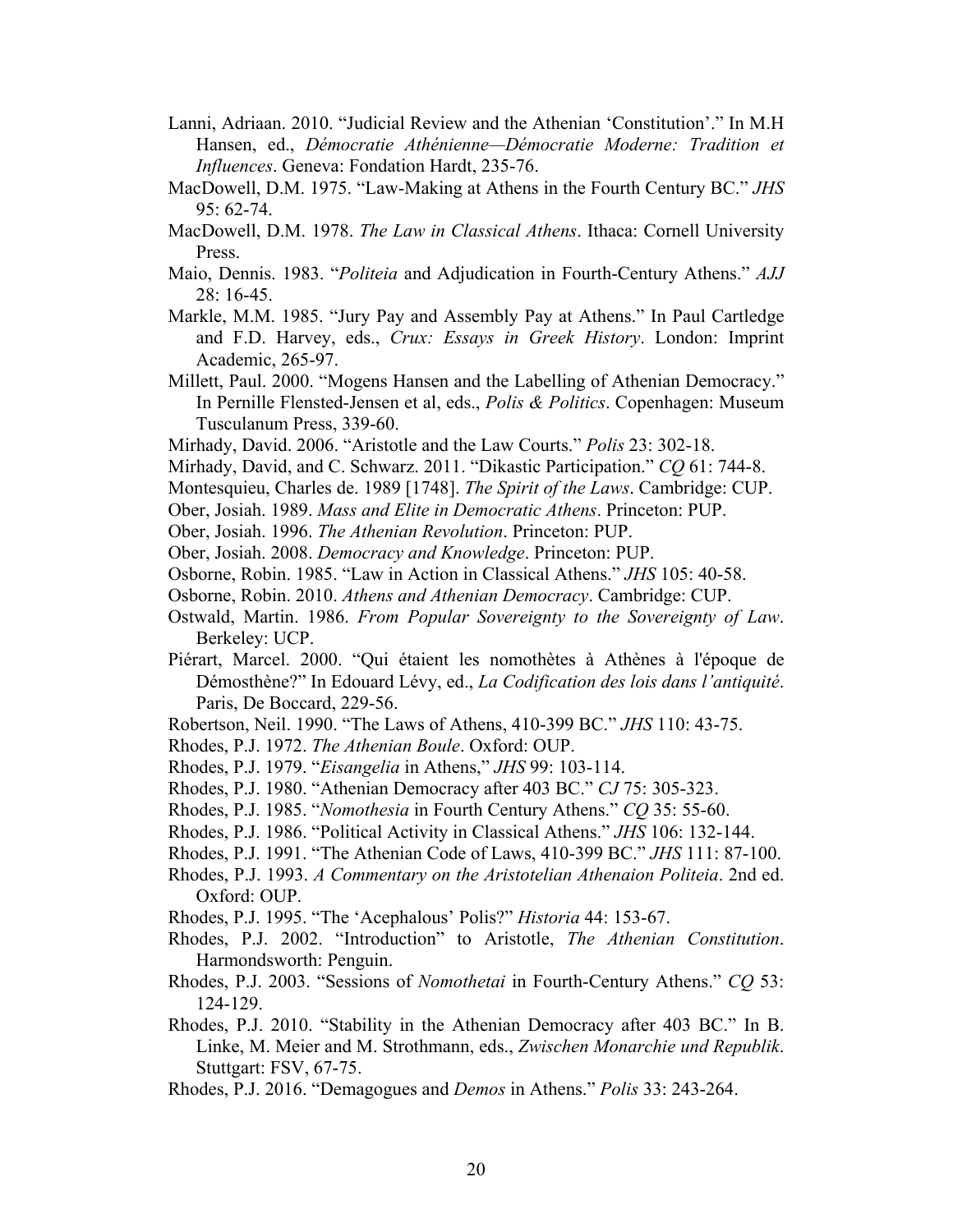Schwartzberg, Melissa. 2004. "Athenian Democracy and Legal Change." *APSR* 98 (2): 311-325.

Schwartzberg, Melissa. 2010. "Shouts, Murmurs and Votes." *JPP* 18: 448-468.

- Schwartzberg, Melissa. 2013. "Was the *Graphe Paranomon* a Form of Judicial Review?" *CLR* 34: 1049-1062.
- Sealey, Raphael. 1981. "Ephialtes, *Eisangelia*, and the Council." In Gordon Shrimpton and David McCargar eds., *Classical Contributions*. Locust Valley: J.J. Agustin, 125-134.
- Sealey, Raphael. 1987. *The Athenian Republic*. University Park: Pennsylvania State University.
- Shaw, Brent. 1991. "The Paradoxes of People Power." *Helios* 18: 194-214.
- Shear, Julia. 2011. *Polis and Revolution*. Cambridge: CUP.
- Sickinger, James. 1999. *Public Records and Archives in Classical Athens*. Chapel Hill: University of North Carolina Press.
- Sinclair, R.K. 1988. *Democracy and Participation in Athens*. Cambridge: CUP.
- Sommerstein, Alan. 2014. "The Authenticity of the Demophantus Decree." *CQ* 64: 49-57.
- Strauss, Barry. 1991. "On Aristotle's Critique of Athenian Democracy." In Carnes Lord and David O'Connor, eds., *Essays on the Foundations of Aristotelian Political Science*. Berkeley: UCP, 212-33.

Strauss, Barry. 1993. *Fathers and Sons in Athens*. London: Routledge.

- Sundahl, Mark. 2003. "The Rule of Law and the Nature of the Fourth Century Athenian Democracy." *ClMed* 54: 127-156.
- Tacon, Judith. 2001. "Ekklesiastic 'Thorubos'." *GaR* 48: 173-192.
- Taylor, Martha. 2002. "Implicating the Demos: A Reading of Thucydides on the Rise of the Four Hundred." *JHS* 122: 91-108.
- Thür, Gerhardt. 2008. "The Principle of Fairness in Athenian Legal Procedure." *Dike* 11: 51-73.
- Todd, Stephen. 1993. *The Shape of Athenian Law*. Oxford: OUP.
- Todd, Stephen. 1990. "Lady Chatterley's Lover and the Attic Orators." *JHS* 110: 146-173.
- Villacèque, Noémie. 2012. "Chahut et délibération." *Participations* 3: 49-69.
- Waldron, Jeremy. 2006. "The Core of the Case Against Judicial Review." *YLJ* 115: 1346-1406.
- Yunis, Harvey. 1988. "Law, Politics and the *Graphe Paranomon* in Fourth-Century Athens." *GRBS* 29: 361-382.

Biographical Statement: Daniela Cammack is an Assistant Professor of Political Theory at the Charles and Louise Travers Department of Political Science, UC Berkeley, Berkeley CA 94720.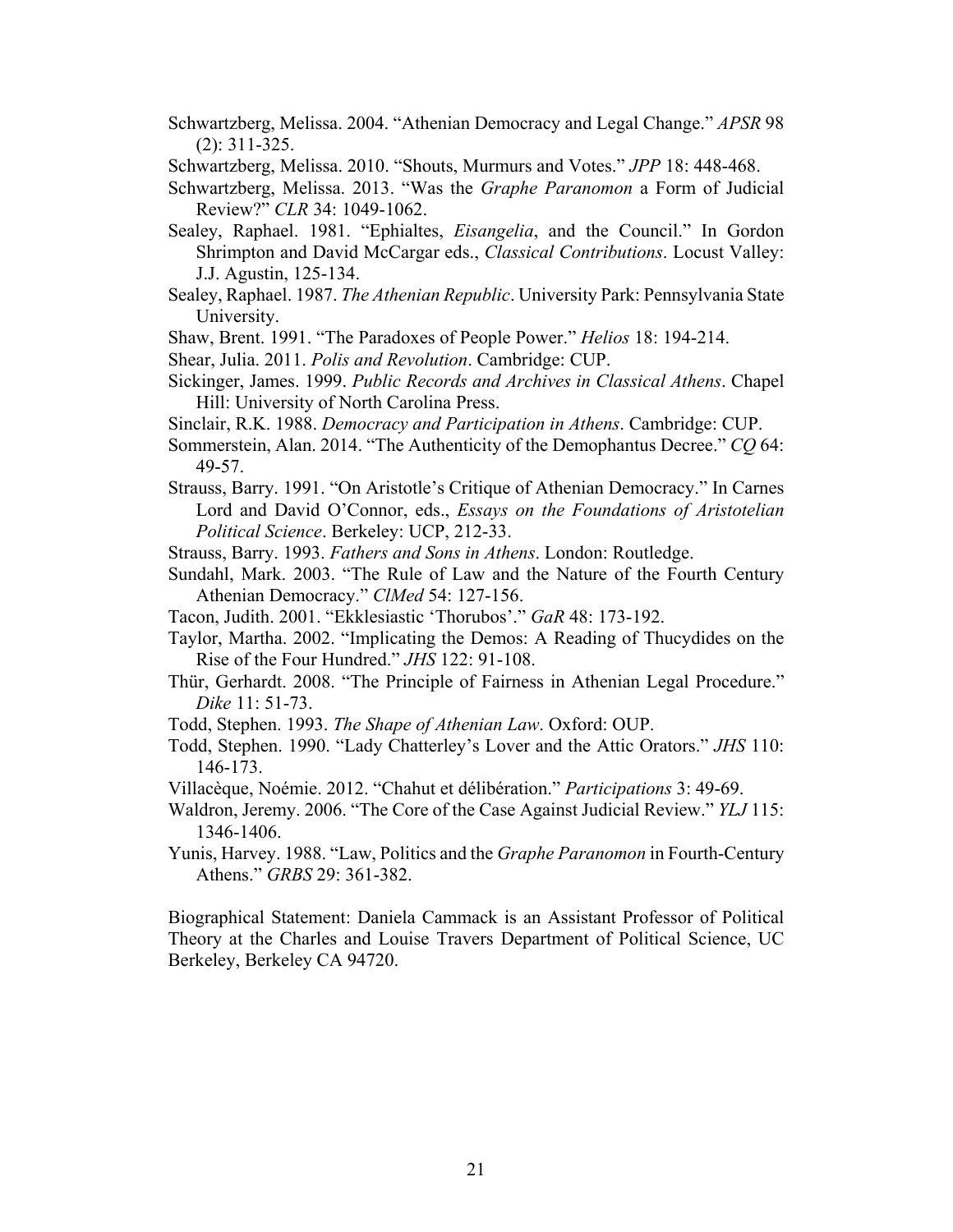# *Abbreviations*

# 1. Ancient sources

Following the conventions of the *Liddell-Scott-Jones Greek-English Lexicon* (9<sup>th</sup> ed., Oxford University Press, 1940):

| Eum.                                       | Aesch. Aeschylus<br>Eumenides                                                                      |
|--------------------------------------------|----------------------------------------------------------------------------------------------------|
|                                            | Aeschin. Aeschines                                                                                 |
| Andoc.                                     | Andocides                                                                                          |
|                                            | Antiph. Antiphon                                                                                   |
| Ach.<br>CI.<br>Eccl.<br>Kn.<br>Lys.<br>Pl. | Aristoph. Aristophanes<br>Acharnians<br>Clouds<br>Ecclesiazusae<br>Knights<br>Lysistrata<br>Plutus |

Aristoph. Thes.: Aristophanes, Thesmophoriazusae

| Aristotle                                                                  |
|----------------------------------------------------------------------------|
| Ath. Pol. Constitution of the Athenians                                    |
| Nic. Eth. Nicomachean Ethics                                               |
| Politics                                                                   |
| Rhetoric                                                                   |
| Demosthenes                                                                |
| Exordia                                                                    |
| Dinarchus                                                                  |
| Euripides                                                                  |
| Medea<br>Med.                                                              |
| Supp.<br>Suppliants                                                        |
| <i>Inscriptiones Graecae I, 3<sup>rd</sup> ed., http://pom.bbaw.de/ig/</i> |
|                                                                            |
| Herodotus                                                                  |
|                                                                            |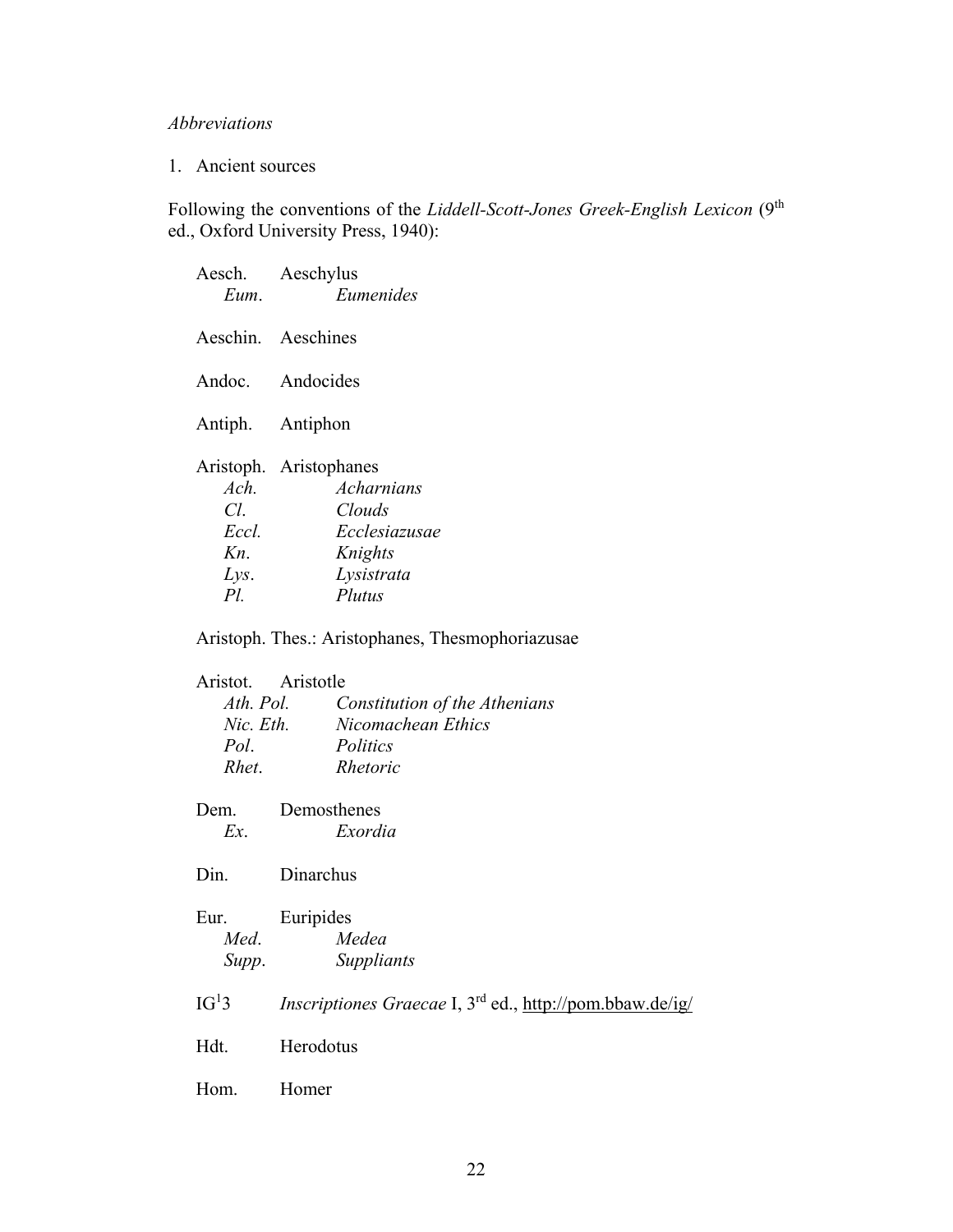|    | $I\!I.$                                                              | <b>Iliad</b>                                                                                                          |
|----|----------------------------------------------------------------------|-----------------------------------------------------------------------------------------------------------------------|
|    | Hyp.                                                                 | Hypereides                                                                                                            |
|    | Is.                                                                  | Isaeus                                                                                                                |
|    | Isoc.                                                                | Isocrates                                                                                                             |
|    | Lys.                                                                 | Lysias                                                                                                                |
|    | Lycurg.                                                              | Lycurgus                                                                                                              |
|    | Plat.<br>Alc.<br>$Ax$ .<br>Def.<br>Gorg.<br>Prot.<br>Rep.<br>Theaet. | Plato<br><b>Alcibiades</b><br><b>Axiochus</b><br>Definitions<br>Gorgias<br>Protagoras<br>Republic<br><b>Theaeteus</b> |
|    | Ath. Pol.                                                            | Ps. Xen. Pseudo Xenophon<br>Constitution of the Athenians                                                             |
|    | Stob.<br>Flor.                                                       | Stobaeus<br>Florilegium                                                                                               |
|    | Char.                                                                | Theophr. Theophrastus<br>Characters                                                                                   |
|    | Thuc.                                                                | Thucydides                                                                                                            |
|    | Xen.<br>Hell.<br>Mem.                                                | Xenophon<br>Hellenica<br>Memorabilia                                                                                  |
| 2. | Journals                                                             |                                                                                                                       |

Following the conventions of the *American Journal of Archaeology*:

| AJJ          | American Journal of Jurisprudence |
|--------------|-----------------------------------|
| AJP          | American Journal of Philology     |
| <b>APSR</b>  | American Political Science Review |
| CJ.          | Classical Journal                 |
| CLR          | Cardozo Law Review                |
| <b>ClMed</b> | Classica et Medievalia            |